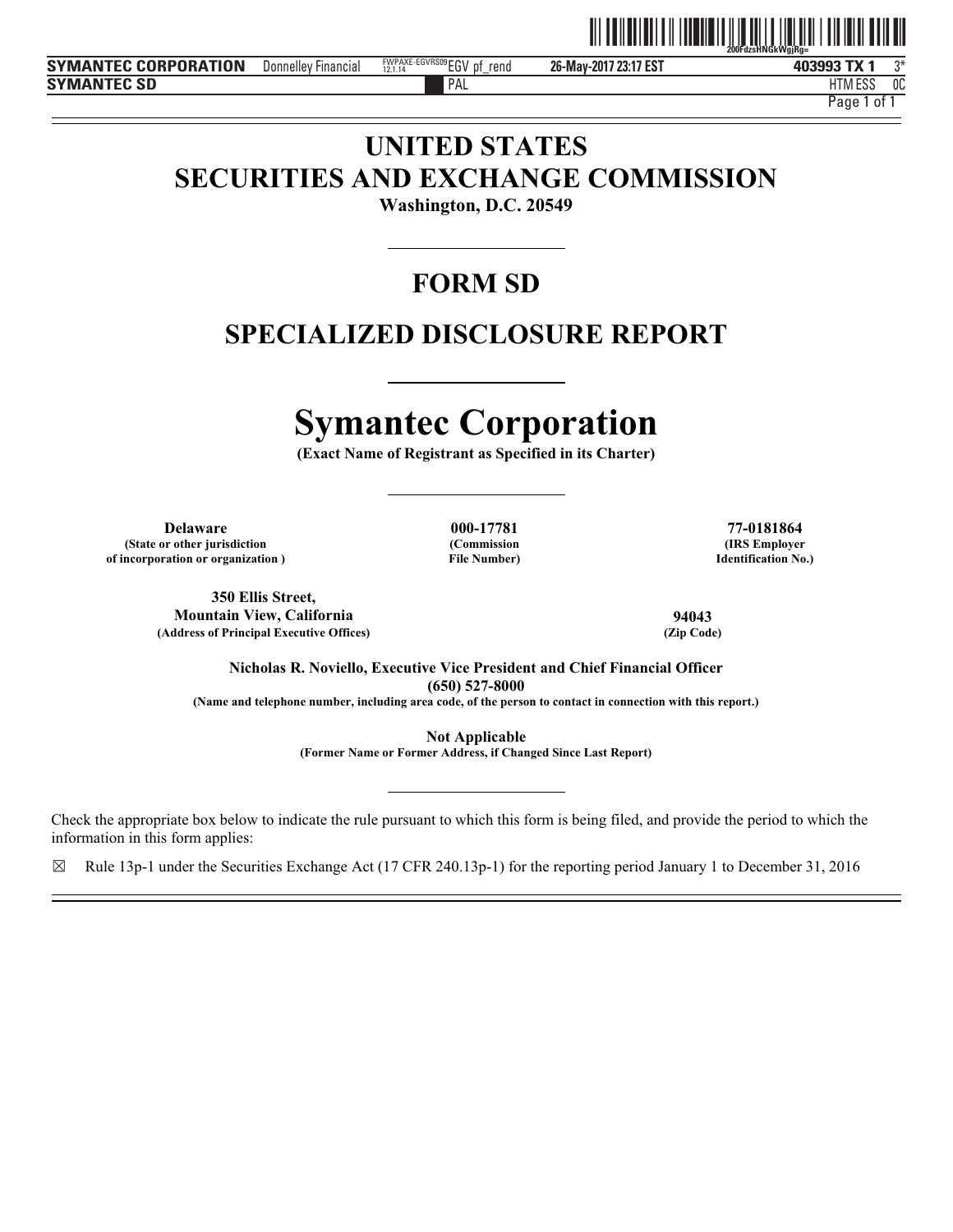|                             |                            |                                             | , , , , , , , , , , , , |             |    |
|-----------------------------|----------------------------|---------------------------------------------|-------------------------|-------------|----|
| <b>SYMANTEC CORPORATION</b> | <b>Donnelley Financial</b> | FWPAXE-EGVRS09 $EGV$ pf.<br>rend<br>12.1.14 | 26-May-2017 23:17 EST   | 403993 TX 2 |    |
| <b>SYMANTEC SD</b>          |                            | PAL                                         |                         | HTM ESS     | 0C |

ˆ200FdzsHNGkWhsh67Š **200FdzsHNGkWhsh67**

#### **Item 1.01. Conflict Minerals Disclosure and Report.**

#### **Conflict Minerals Disclosure**

A copy of the Conflict Minerals Report of Symantec Corporation ("Symantec") for the reporting period January 1 to December 31, 2016 is filed as Exhibit 1.01 to this specialized disclosure report on Form SD and is also available at Symantec's website at http://www.symantec.com/corporate\_responsibility/topic.jsp?id=supply\_chain .

#### **Item 1.02. Exhibit.**

Symantec has filed, as an exhibit to this Form SD, a Conflict Minerals Report as required by Item 1.01 of this Form.

|  |  | Item 2.01. Exhibit. |
|--|--|---------------------|
|--|--|---------------------|

.

**Exhibit Description of Document** 1.01 Symantec Corporation Conflict Minerals Report for the reporting period January 1 to December 31, 2016.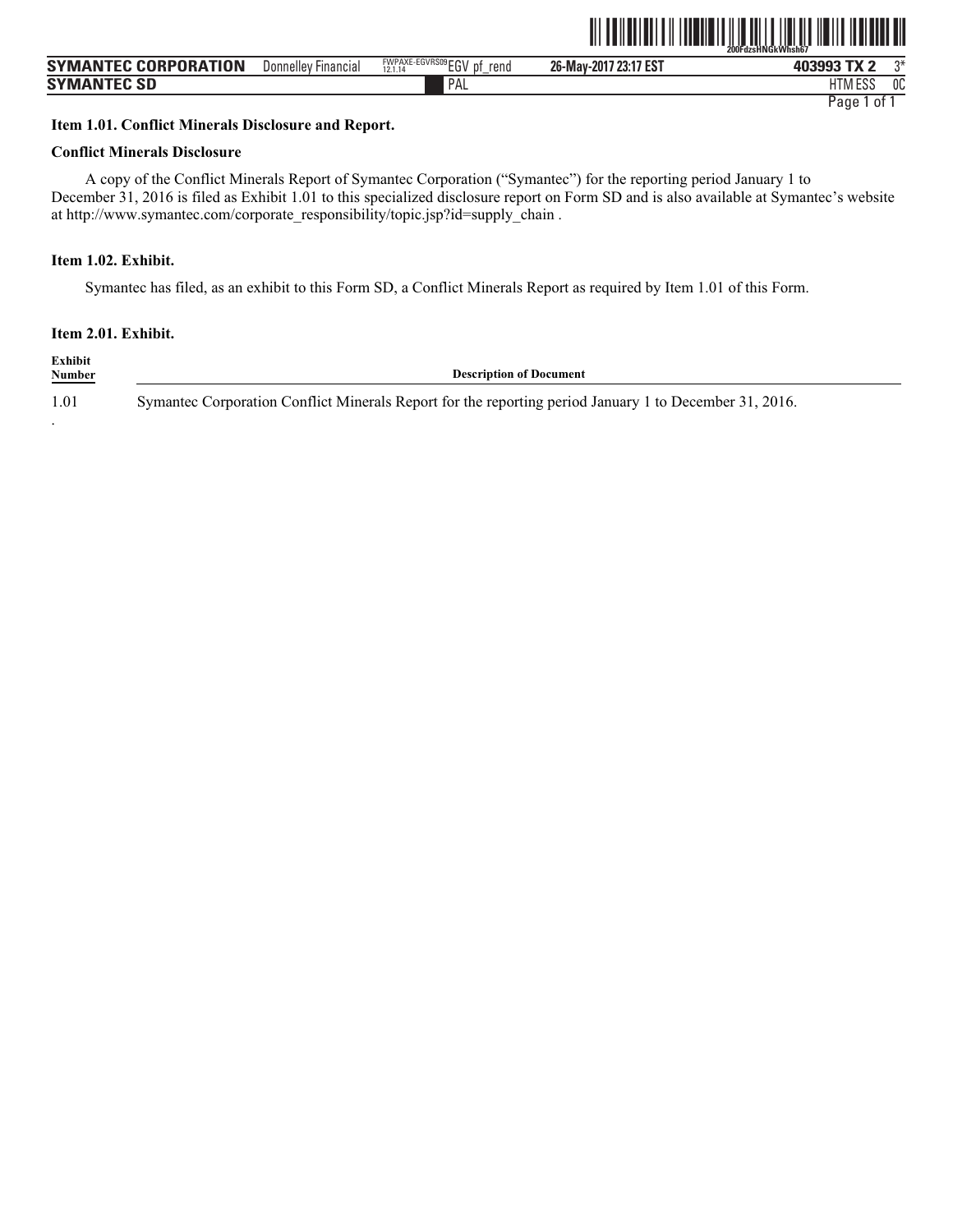|                             |                     |                                          | IIIIIIIIII<br>$\ $    | <b>IIIII IIII III</b><br>W<br>200FdzsHNGkWi@wa6 |    |
|-----------------------------|---------------------|------------------------------------------|-----------------------|-------------------------------------------------|----|
| <b>SYMANTEC CORPORATION</b> | Donnelley Financial | FWPAXE-EGVRS09 EGV pf<br>rend<br>12.1.14 | 26-May-2017 23:17 EST | 403993 TX 3                                     | ግ* |
| <b>SYMANTEC SD</b>          |                     | PAL                                      |                       | <b>HTM ESS</b>                                  | 0C |

#### **SIGNATURES**

Pursuant to the requirements of the Securities Exchange Act of 1934, the registrant has duly caused this report to be signed on its behalf by the duly authorized undersigned.

#### **SYMANTEC CORPORATION**

Dated: May 30, 2017 By: /s/ NICHOLAS R. NOVIELLO

Name: Nicholas R. Noviello

Title: Executive Vice President and Chief Financial Officer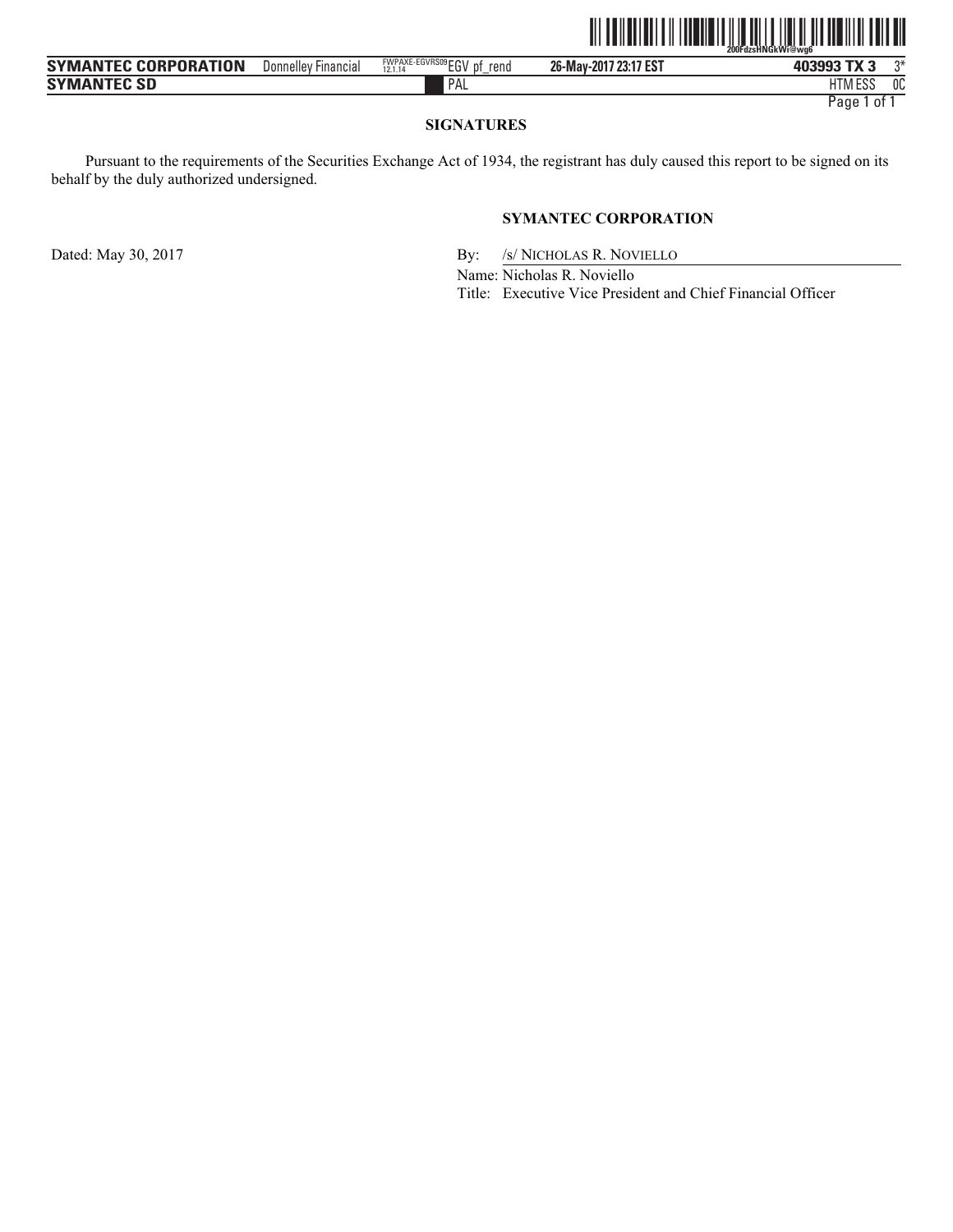

| <b>SYMANTEC CORPORATION</b> | Donnellev<br><b>Financial</b> | FWPAXE-EGVRS09 FOLL<br>rend<br>D.<br>10111<br>◡<br>2.1.1 | / 23:17 EST<br>26-May-2017 | 403993<br>rv/           | ∩* |
|-----------------------------|-------------------------------|----------------------------------------------------------|----------------------------|-------------------------|----|
| <b>SYMANTEC SD</b>          |                               | PAL                                                      |                            | $F^{\alpha}$<br>HIM ESS | 0C |

## **EXHIBIT INDEX**

| Exhibit       |                                |
|---------------|--------------------------------|
| <b>Number</b> | <b>Description of Document</b> |

1.01 Symantec Corporation Conflict Minerals Report for the reporting period January 1 to December 31, 2016.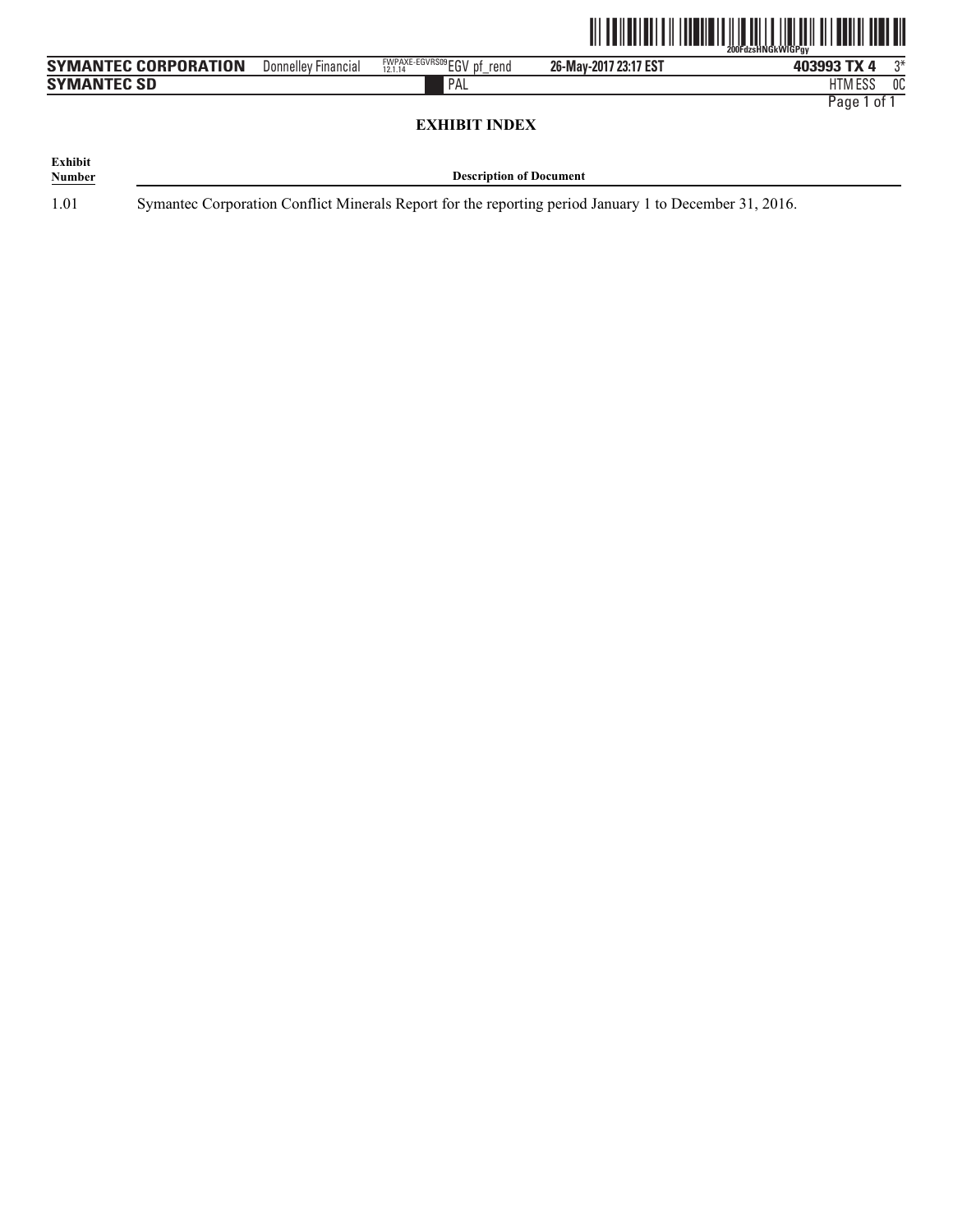

PAL FILM IN THE PALL THAT IN THE RELATION OF THE RELATION OF THE RELATIONSHIP OF THE RELATIONSHIP OF THE RELATIONSHIP OF THE RELATIONSHIP OF THE RELATIONSHIP OF THE RELATIONSHIP OF THE RELATIONSHIP OF THE RELATIONSHIP OF T HTM ESS 0C Page 1 of 1

Exhibit 1.01 to Form SD

#### **SYMANTEC CORPORATION CONFLICT MINERALS REPORT FOR THE REPORTING PERIOD JANUARY 1 TO DECEMBER 31, 2016**

This Conflict Minerals Report has been prepared by Symantec Corporation (herein referred to, alternatively, as "Symantec," "we" and "our"). This Conflict Minerals Report for the reporting period January 1 to December 31, 2016 is presented to comply with the final Conflict Minerals implementing rules (the "Conflict Minerals Rules") promulgated by the Securities and Exchange Commission ("SEC"), as modified by SEC guidance issued on April 29, 2014 and the SEC order issued on May 2, 2014. The Conflict Minerals Rules were adopted by the SEC to implement reporting and disclosure requirements related to Conflict Minerals as directed by the Dodd-Frank Wall Street Reform and Consumer Protection Act of 2010 as codified in Section 13(p) of the Securities Exchange Act of 1934. The Conflict Minerals Rules impose certain reporting obligations on SEC registrants whose manufactured products contain Conflict Minerals that are necessary to the functionality or production of their products. "Conflict Minerals" are currently defined by the SEC as cassiterite, columbite-tantalite (coltan), gold, wolframite, or their derivatives, which the SEC has currently limited to tin, tantalum, tungsten and gold.

To comply with the Conflict Minerals Rules, we conducted due diligence on the origin, source and chain of custody of the Conflict Minerals that were necessary to the functionality or production of the products that we manufactured or contracted to manufacture to ascertain whether these Conflict Minerals originated in the Democratic Republic of Congo or an adjoining country (collectively, the "Covered Countries") and financed or benefited armed groups (as defined in Section 1, Item  $1.01(d)(2)$  of Form SD) in any of these countries.

Pursuant to SEC guidance issued April 29, 2014 and the SEC order issued May 2, 2014, Symantec is not required to describe any of its products as "DRC conflict free" (as defined in Section 1, Item 1.01(d)(4) of Form SD), "DRC conflict undeterminable" (as defined in Section 1, Item 1.01(d)(5) of Form SD) or "having not been found to be 'DRC conflict free," and therefore makes no conclusion in this regard in the report presented herein. Furthermore, given that Symantec has not voluntarily elected to describe any of its products as "DRC conflict free," an independent private sector audit of the report presented herein has not been conducted.

#### **I. Company Overview**

Founded in 1982, Symantec has evolved to become the global leader in cyber security, with more than 13,000 employees in more than 35 countries. . Symantec operates its business on a global civilian cyber intelligence threat network that tracks a vast number of threats across the Internet from hundreds of millions of mobile devices, endpoints, and servers across the globe.

Other than the information expressly set forth in this report, the information contained or referred to on our website is not part of this report.

#### **II. Products Overview**

Symantec is a global leader in providing security, storage and systems management solutions to help our customers – from consumers and small businesses to the largest global organizations – secure and manage their information against more risks at more points. Our company's unique focus is to eliminate risks to information, technology and processes independent of the device, platform, interaction or location. Symantec product overviews can be found at http://www.symantec.com/products-solutions/.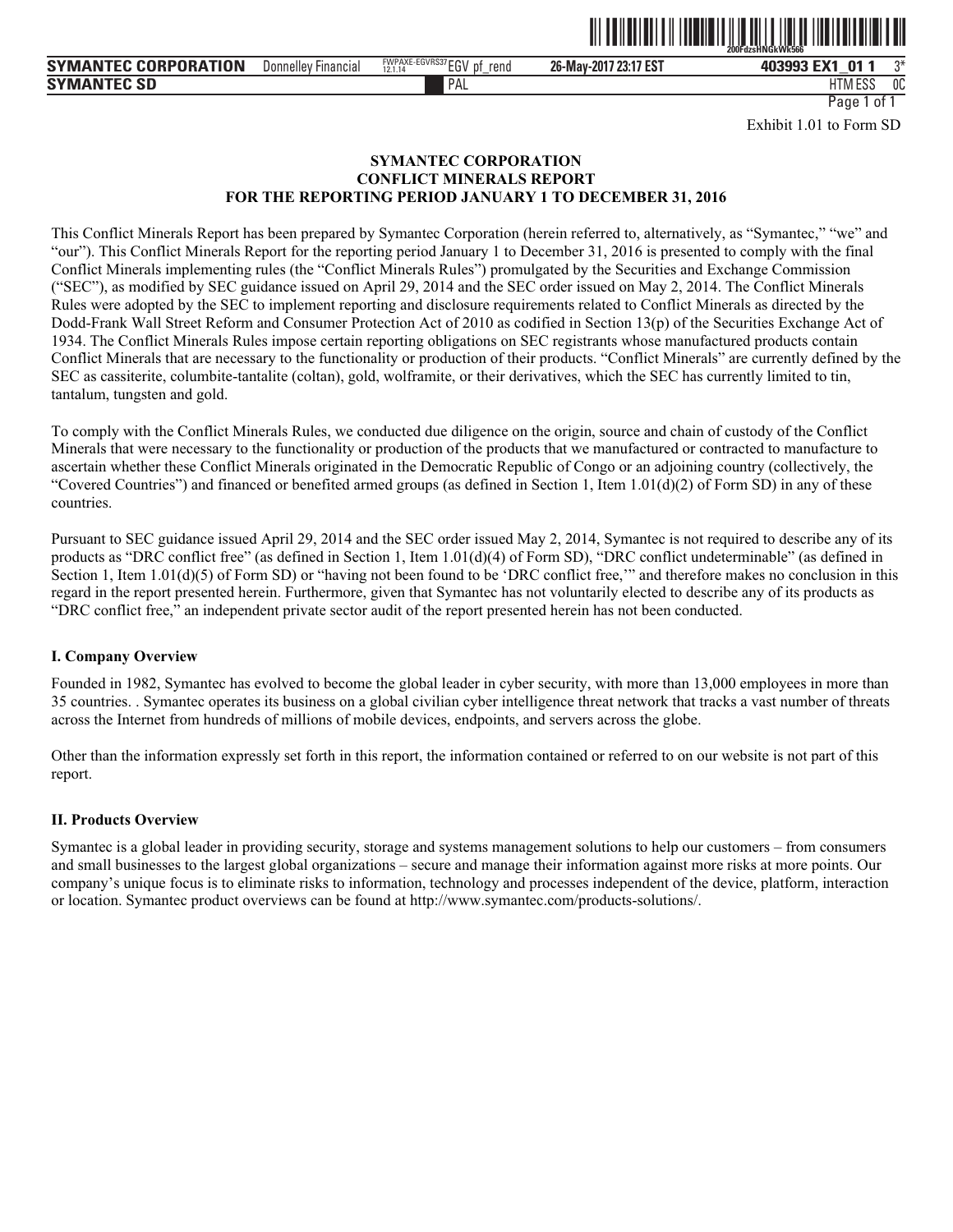|                      |                               |                              |                       | <u>. 111   A II AO I AO I AO I AO I ANN AN AIL AN DEALLACH AN DEALLACH AN AIR AN AIR AN AIR AN AIR AN AIR AN AIR</u><br>200FdzsHNGkWok46N |      |
|----------------------|-------------------------------|------------------------------|-----------------------|-------------------------------------------------------------------------------------------------------------------------------------------|------|
| SYMANTEC CORPORATION | Donnellev<br><b>Financial</b> | FWPAXE-EGVRS37 $EGV$<br>rend | 26-May-2017 23:17 EST | 403993 EX1<br>01                                                                                                                          | $n*$ |
| Symantec SD          |                               | PAL                          |                       | HTM ESS                                                                                                                                   | 0C   |

ˆ200FdzsHNGkWok46NŠ **200FdzsHNGkWok46N**

All tier one suppliers of physical products that Symantec contracts to manufacture are considered suppliers. These suppliers manufacture products in the following categories: (i) software, (ii) appliances and (iii) tokens.

# **III. Supply Chain Overview**

All of Symantec's product manufacturing is outsourced to Subcontract Manufacturing and Logistic Partners. Our suppliers are located in North America, South America, EMEA, Russia and Asia. In 2016, Symantec sourced from 26 suppliers, 10 of which did not manufacture products that contain Conflict Minerals.

# **IV. Conflict Minerals Analysis and Reasonable Country of Origin Inquiry**

Based upon a review of our product categories and our reasonable country of origin inquiry ("RCOI"), we have concluded that:

- Our appliance and token products contain Conflict Minerals that are necessary to the production or functionality of such products; and
- We are unable to determine whether the Conflict Minerals present in such products originate in the Covered Countries.

We are therefore required by the Conflict Minerals Rules to file with the SEC a Form SD and a Conflict Minerals Report as an exhibit thereto.

# **V. Design of Due Diligence Measures**

Symantec designed its due diligence with respect to the source and chain of custody of the Conflict Minerals contained in its products based on the five-step framework set forth in the Third Edition of the Organisation for Economic Co-operation and Development's Due Diligence Guidance for Responsible Supply Chains of Minerals from Conflict-Affected and High-Risk Areas and the supplements thereto.

# **VI. Due Diligence Measures Performed by Symantec**

*Step #1: Establish Strong Company Management Systems* 

- Symantec maintains a policy on Conflict Minerals (the "Policy"). The Policy can be viewed at http://www.symantec.com/corporate\_responsibility/topic.jsp?id=supply\_chain. The Policy has been communicated to relevant personnel, and it is available to all Symantec employees via Symantec's website.
- Symantec's Conflict Minerals Team (the "Team") is responsible for Conflict Minerals due diligence, governance and reporting. The Team consists of representatives from Finance, Legal and Corporate Responsibility, all of whom have experience and expertise with respect to the requirements of the Conflict Minerals Rules, and is supported by external consultants. Oversight of Symantec's Conflict Minerals due diligence, governance and reporting is exercised by the Company's Disclosure Committee and the Nominating and Governance Committee of the Board of Directors. The Team is supported by a member of Symantec's Senior Management Team.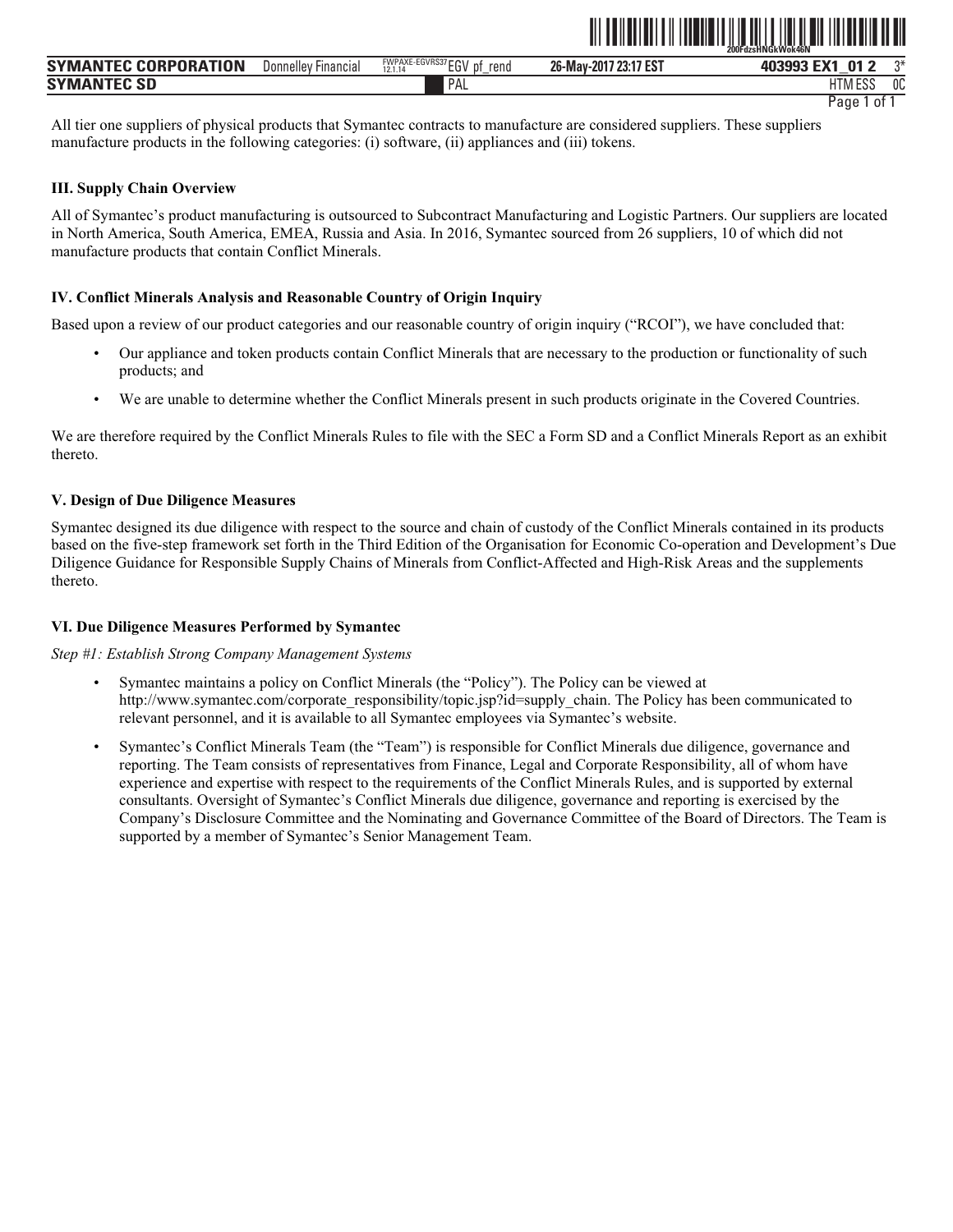|                                        |                     |                                                                   |                            | ZUUFUZSMINGKVVIMZD#                   |              |
|----------------------------------------|---------------------|-------------------------------------------------------------------|----------------------------|---------------------------------------|--------------|
| <b>TEC CORPORATION</b><br><b>SYMAN</b> | Donnelley Financial | <b>FWPAXE-EGVRS37 FOU</b><br>rend<br>10111<br>IJΙ<br>ື<br>12.1.14 | 7 23:17 EST<br>26-May-2017 | -374<br>$\mathbf{A}$<br>,,,,,,<br>40. | $n+$         |
| <b>SYMAN</b><br><b>SD</b>              |                     | PAL                                                               |                            | <b>LITRA FOO</b><br>טטם וווו          | $\sim$<br>UU |

Page 1 of 1

ˆ200FdzsHNGkWtH26#Š **200FdzsHNGkWtH26#**

- To make training regarding Conflict Minerals compliance available to suppliers, Symantec refers suppliers to the Conflict-Free Sourcing Initiative's ("CFSI") website at www.conflictfreesourcing.org which website contains Conflict Minerals training materials and resources for suppliers.
- Symantec's Policy has been made available to existing suppliers, and Symantec makes the Policy available to new suppliers as part of the new supplier onboarding process. In addition, Symantec will incorporate a provision requiring compliance with the Conflict Minerals Rules and the Policy into (i) new supplier agreements and (ii) existing supplier agreements when such agreements are negotiated for renewal.
- Pursuant to the Policy, concerned parties may contact Symantec regarding complaints related to Conflict Minerals compliance by contacting Symantec's Ethics Line via online at SymantecEthicsLine.EthicsPoint.com, via telephone by choosing a number from https://secure.ethicspoint.com/domain/media/en/gui/28771/phone.html or by sending an e-mail to the Office of Ethics and Compliance at ethicsandcompliance@symantec.com. Suppliers may also contact their supply chain representative in their region.
- All documentation and records, including all material communications with suppliers, are retained electronically for a period of five (5) years.

#### *Step #2: Identify and Assess Risk in the Supply Chain*

- Symantec maintains a Conflict Minerals Compliance Program (the "Program") that outlines the process for supplier due diligence and engagement.
- The Program includes the identification of the suppliers that provide inputs to Symantec's products that may contain Conflict Minerals. This analysis is performed on an annual basis, as well as through the ongoing supplier approval and onboarding process, with data pulled from the global supplier database.
- The Corporate Responsibility Team works with Legal and Finance to determine the enterprise reporting entity for compliance purposes. This includes the determination of whether any of Symantec's subsidiaries, joint ventures, or acquired companies are in-scope or out-of-scope for the respective reporting year pursuant to the Conflict Minerals Rules.
- For out-of-scope entities, if the entity supplies Symantec in-scope entities with products Symantec contracts to manufacture, then the entity is considered a supplier and is surveyed as part of the RCOI process.
- The Electronic Industry Citizenship Coalition ("EICC")/Global e-Sustainability Initiative Conflict Minerals Reporting Template (the "Survey") is emailed annually by the Global Supply Chain Compliance Team to all in-scope suppliers along with an introductory email.
- On an annual basis, any new subsidiaries and joint ventures are evaluated for inclusion as an in-scope entity for the purposes of compliance with the Conflict Minerals Rules.
- For acquisitions, due diligence is conducted to determine whether the newly acquired organization is subject to the Conflict Minerals Rules.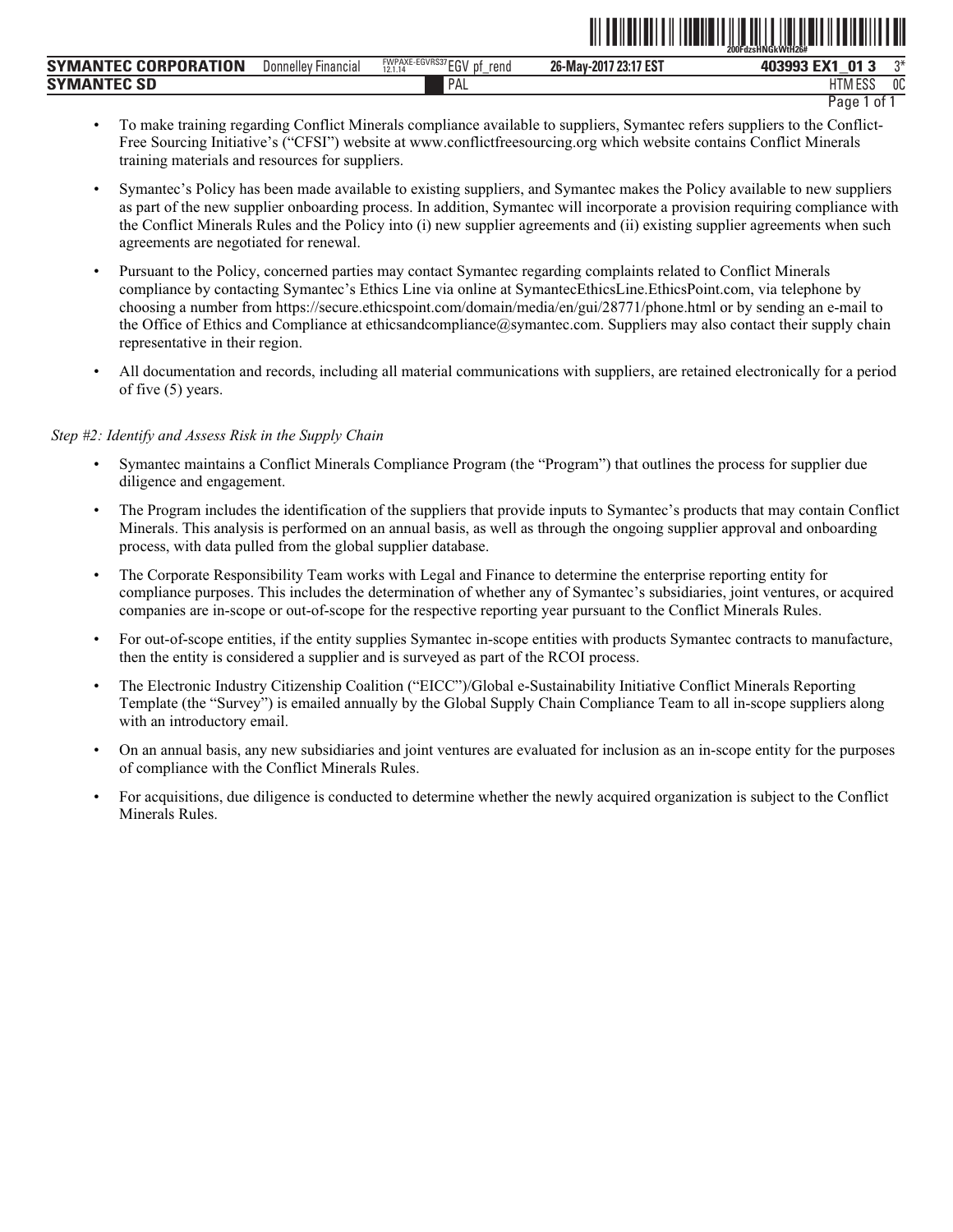|                      |                     |                                                           |                                    | - 200FdzsHNGkWuam6A                        |      |
|----------------------|---------------------|-----------------------------------------------------------|------------------------------------|--------------------------------------------|------|
| SYMANTEC CORPORATION | Donnelley Financial | FWPAXE-EGVRS37 ECN<br>rend<br>рţ<br>12.1.14<br>⊬ט∟<br>$-$ | <b>17 23:17 EST</b><br>26-May-2017 | ∠ EV″<br>$\mathbf{01}$<br>403993<br><br>LΛ | $n*$ |
| SYMANTEC SD          |                     | PAL                                                       |                                    | HTM ESა                                    | 0C   |

ˆ200FdzsHNGkWuqm6AŠ

## *Step #3: Design and Implement a Strategy to Respond to Identified Risks*

- Symantec has designed a Due Diligence Decision Tree that sets forth steps to be taken to mitigate risk based on a supplier's Survey responses. Suppliers are ranked for risk, ranging from Low to High, based upon red flags and issues raised by suppliers' Survey responses (the "Risk Levels").
- All suppliers regardless of Risk Level in 2016 were contacted via email with follow-up questions, comments and/or requests.

*Step #4: Carry Out Independent Third-Party Audit of Supply Chain Due Diligence at Identified Points in the Supply Chain* 

• As a downstream actor in the supply chain, we do not have a direct relationship with the smelters and refiners that process the Conflict Minerals that are present in our products, and for this reason we rely on the CFSI to conduct third-party audits of smelters and refiners.

# *Step #5: Report on Supply Chain Due Diligence*

• As required by the Conflict Minerals Rules, we have filed a Form SD and a Conflict Minerals Report as an exhibit thereto for the 2016 reporting year. The Form SD and Conflict Minerals Report are also available on our website at http://www.symantec.com/corporate\_responsibility/topic.jsp?id=supply\_chain.

# **VII. Supplier Survey Responses and Smelter and Refiner Information**

The supplier Survey results were as follows:

- 46% of in-scope suppliers responded using the Survey.
- 100% of suppliers who responded provide products that contain Conflict Minerals.
- 83% of suppliers who responded source from the Covered Countries.
- 100% of in-scope suppliers who responded have a Conflict Minerals policy in place, and 83% of such in-scope suppliers have made their policy available to the public.
- 100% of in-scope suppliers who responded require their direct suppliers to be DRC conflict-free (as defined in the Survey) and require direct suppliers to source the 3TG from smelters whose due diligence practices have been validated by an independent third-party audit program.
- 100% of in-scope suppliers who responded have implemented due diligence measures for conflict-free sourcing.
- 100% of in-scope suppliers who responded collect conflict minerals due diligence information from their suppliers that is in conformance with the IPC-1755 Conflict Minerals Data Exchange standard (e.g., the CFSI Conflict Minerals Reporting Template).
- 100% of in-scope suppliers who responded request smelter names from their suppliers.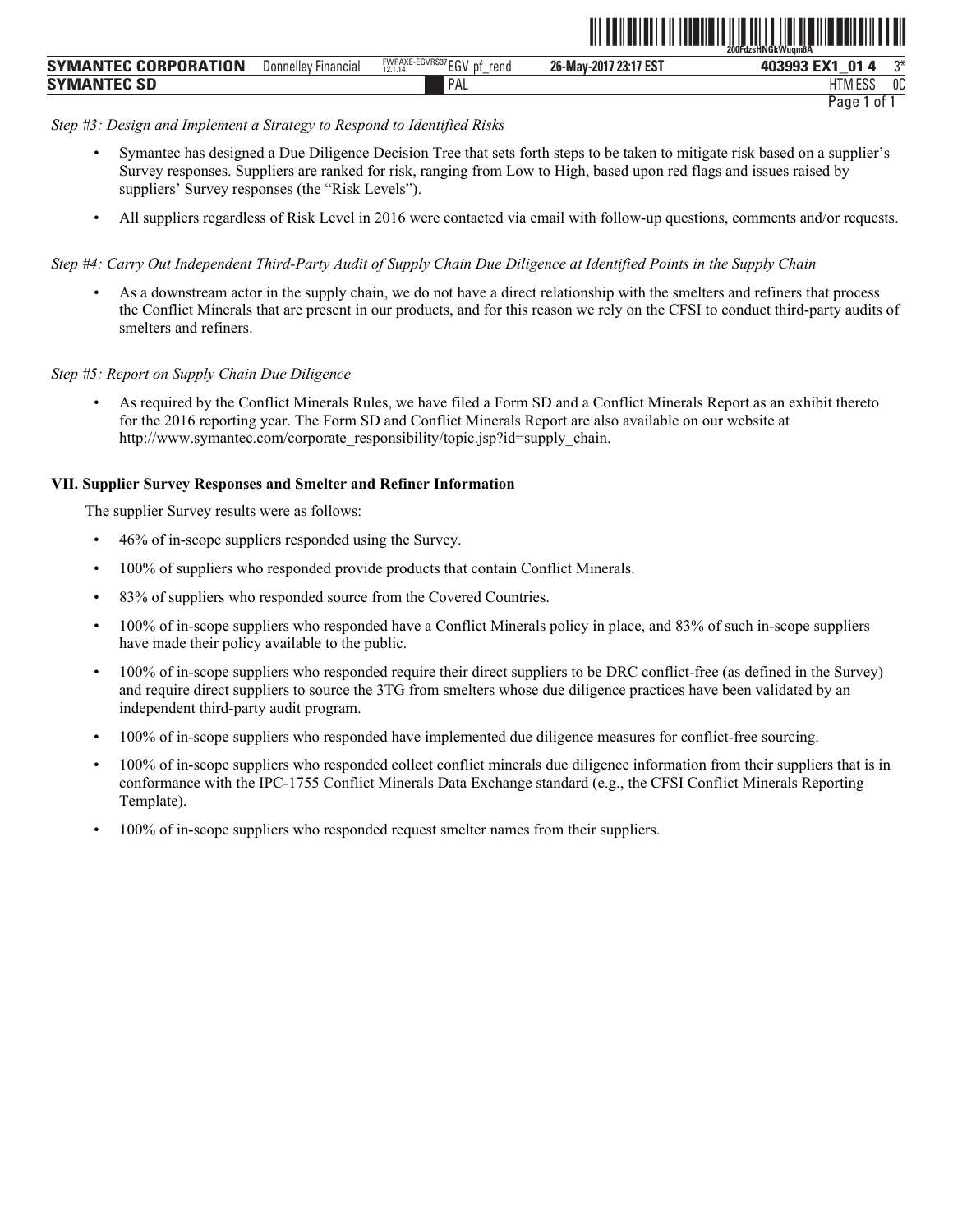| $\cdots$ $\cdots$ $\overline{R}$ $\overline{R}$ $\overline{R}$ $\overline{R}$ $\overline{R}$ $\overline{R}$ $\overline{R}$ $\overline{R}$ $\overline{R}$ $\overline{R}$ $\overline{R}$ $\overline{R}$ $\overline{R}$ $\overline{R}$ $\overline{R}$ $\overline{R}$ $\overline{R}$ $\overline{R}$ $\overline{R}$ $\overline{R}$ $\overline{R}$ $\overline{R}$ $\overline{R}$ $\$<br><b>FWPAXE-EGVRS37</b><br><b>CORPORATION</b><br><b>SYMANTE</b><br>Donnellev<br>rend<br>Financia,<br>12.1.14<br>∟ບ<br>- | 23:17 EST<br><b>FMA</b><br>26-May-2017<br>$\mathbf{A}$<br>$-$ | $n*$ |
|---------------------------------------------------------------------------------------------------------------------------------------------------------------------------------------------------------------------------------------------------------------------------------------------------------------------------------------------------------------------------------------------------------------------------------------------------------------------------------------------------------|---------------------------------------------------------------|------|
| PΛ<br><b>SYMANTEC</b><br>EC SD<br>H                                                                                                                                                                                                                                                                                                                                                                                                                                                                     | 1173400c<br>' I M L<br>LUL                                    | 0C   |

ˆ200FdzsHNGkWx3C60Š **200FdzsHNGkWx3C60**

- 100% of in-scope suppliers who responded review due diligence information received from their suppliers against their company's expectations.
- 100% of in-scope suppliers who responded have a review process in place that includes corrective action management.
- 67% of in-scope suppliers who responded are subject to the Conflict Minerals Rules.

In addition, Addendum A to this Conflict Minerals Report contains a list of those smelters reported by our suppliers that appear on the CFSI's Smelter Reference List.

## **VIII. Steps to Mitigate Risk**

Symantec intends to take the following steps to mitigate the risk that its necessary Conflict Minerals benefit armed groups:

- Follow up with non-responsive suppliers;
- Continue to engage with suppliers to obtain complete Surveys;
- Support the development of supplier capabilities to perform Conflict-Minerals related due diligence by the implementation of risk mitigation measures, as appropriate; and
- provide ongoing training regarding emerging best practices and other relevant topics to personnel responsible for Conflict Minerals compliance.

# FORWARD LOOKING STATEMENTS

Statements relating to due diligence improvements and certain other statements herein are forward-looking in nature and are based on Symantec's management's current expectations or beliefs. These forward-looking statements are not a guarantee of performance and are subject to a number of uncertainties and other factors that may be outside of Symantec's control and that could cause actual events to differ materially from those expressed or implied by the statements made herein.

# DOCUMENTS INCORPORATED BY REFERENCE

Unless otherwise stated herein, any documents, third-party materials or references to websites (including Symantec's) are not incorporated by reference in, or considered to be a part of, this Conflict Minerals Report, unless expressly incorporated by reference herein.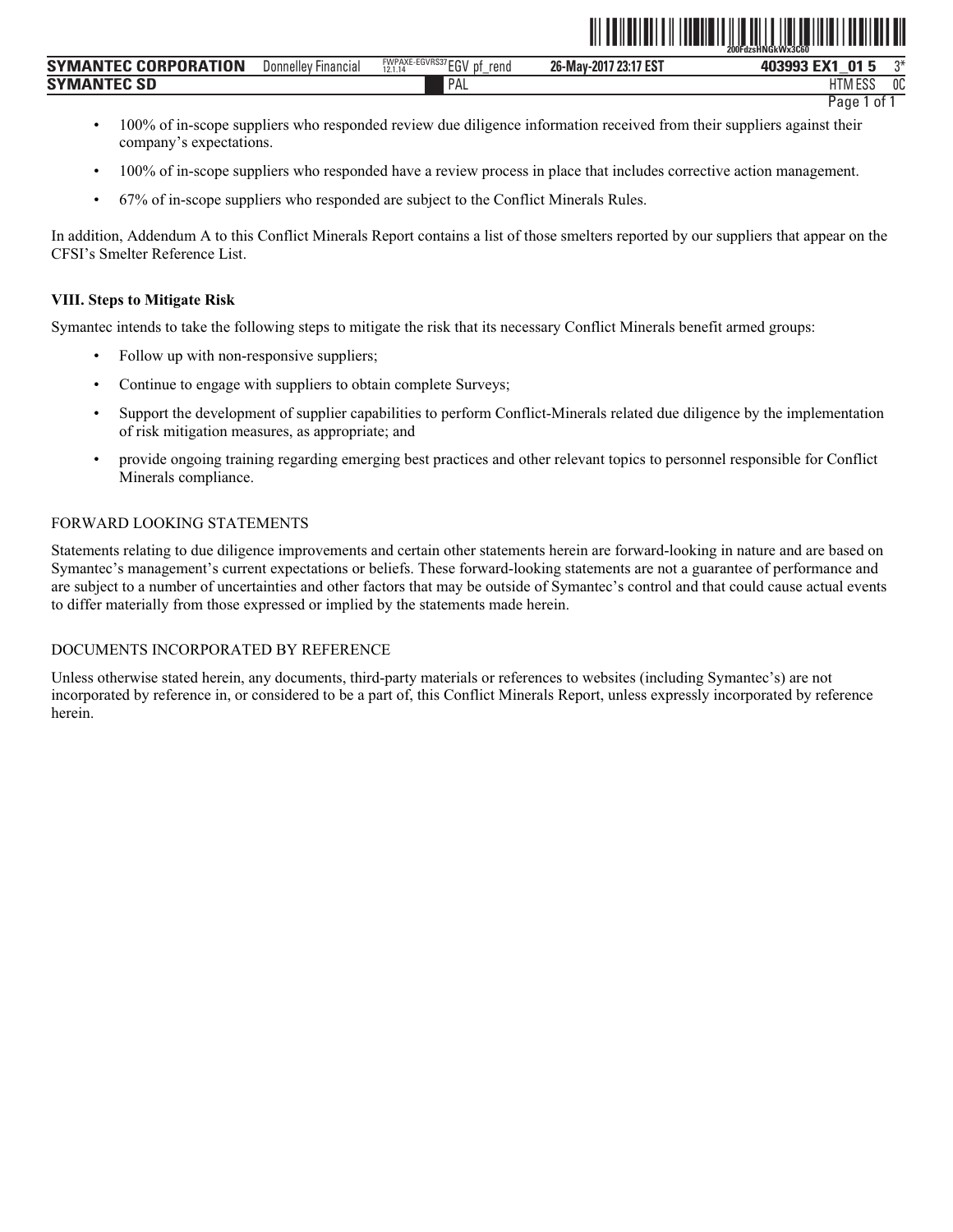| <b>SYMANTEC CORPORATION</b> | Donnelley Financial | <b>FWPAXE-EGVRS37 ECV</b><br>rend<br>nt.<br>12.1.14<br>∟ບ<br>$-$ | 26-May-2017 23:17 EST |       | $J E X^{\dagger}$<br>01<br>403993<br>o | mж. |
|-----------------------------|---------------------|------------------------------------------------------------------|-----------------------|-------|----------------------------------------|-----|
| <b>SYMANTEC SD</b>          |                     | PAL                                                              |                       | q89v7 | 1.500<br>UТ<br>.<br>LI INI LYY         | 0C  |

ˆ200FdzsHNGkWyDVgÈŠ

#### Addendum A

With the exception of 7 suppliers, the smelter information below was reported by Symantec suppliers using the Conflict Minerals Reporting Template, Revision 4.20.

Data collection was completed between February 2017 and April 2017.

For more detail and the most current status of each smelter, please visit the Conflict-Free Smelter Program ("CFSP") website at www.conflictfreesourcinginitiative.org.

| <b>Eligibility</b> | <b>Explanation</b>                                                                                                                              |
|--------------------|-------------------------------------------------------------------------------------------------------------------------------------------------|
| Alleged            | Unknown if entity is a smelter or refiner; more research is needed; not included in the CFSI<br><b>Standard Smelter List</b>                    |
| Eligible           | Meets the definition of a smelter or refiner; included in the CFSI Standard Smelter List                                                        |
| Group Company      | Does not meet the definition of a smelter or refiner but entities that are part of the company group<br>may meet such definition                |
| Not Eligible       | Does not meet the definition of a smelter or refiner or is otherwise ineligible for the CFSP; not<br>included in the CFSI Standard Smelter List |
| Not Valid CID      | Smelter number not valid                                                                                                                        |

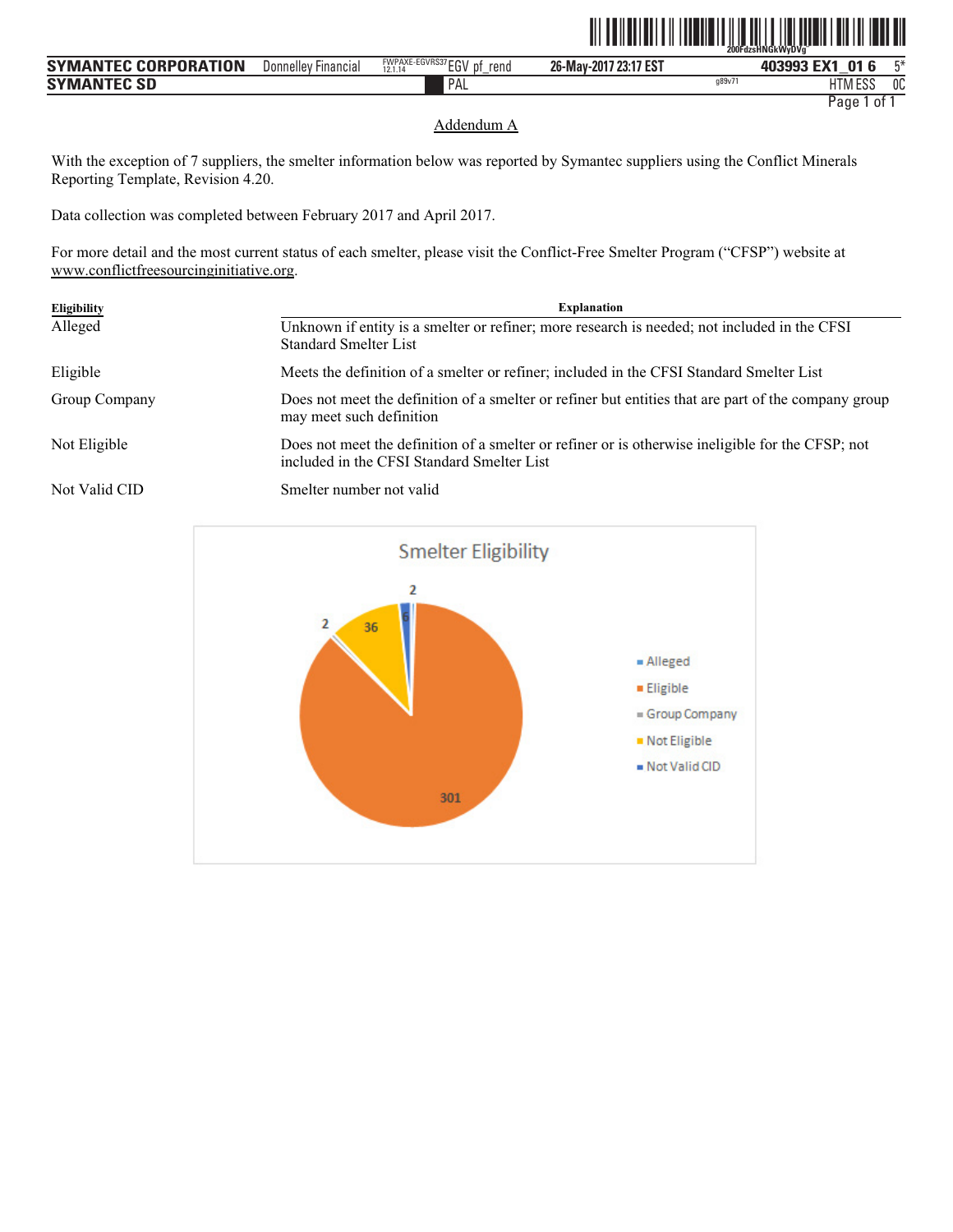| <b>SYMANTEC CORPORATION</b>               | <b>Donnelley Financial</b> | FWPAXE-EGVRS37EGV pf_rend                                                      | 26-May-2017 23:17 EST                                                              | 403993 EX1 01 7                                                                       | 4* |  |
|-------------------------------------------|----------------------------|--------------------------------------------------------------------------------|------------------------------------------------------------------------------------|---------------------------------------------------------------------------------------|----|--|
| <b>SYMANTEC SD</b>                        |                            | PAL                                                                            |                                                                                    | q92k08<br><b>HTM ESS</b>                                                              | OC |  |
| <b>Smelter Status</b>                     |                            |                                                                                |                                                                                    | Page 1 of 1                                                                           |    |  |
| Active                                    |                            | Engaged in the CFSP but not yet compliant                                      |                                                                                    |                                                                                       |    |  |
| Compliant                                 |                            |                                                                                | Audited and found compliant with the relevant CFSP protocol                        |                                                                                       |    |  |
| In Communication                          |                            | Not yet active but in communication with the CFSP and/or a CFSI member company |                                                                                    |                                                                                       |    |  |
| Not Applicable                            |                            | Not eligible for the CFSP                                                      |                                                                                    |                                                                                       |    |  |
| Outreach required                         |                            | participation in a CFSP audit                                                  | Outreach needed by CFSI member companies to contact entity and encourage its       |                                                                                       |    |  |
| Communication Suspended-Not<br>Interested |                            |                                                                                | Facility has strongly communicated a lack of interest in participation in the CFSP |                                                                                       |    |  |
| Due Diligence Vetting Process             |                            | diligence vetting process                                                      |                                                                                    | Facility does not meet the CFSI's requirements for participation according to the due |    |  |
| Non-Compliant                             |                            |                                                                                | Audited but found not compliant with the relevant CFSP protocol                    |                                                                                       |    |  |
| Not Valid CID                             |                            | Smelter number not valid                                                       |                                                                                    |                                                                                       |    |  |

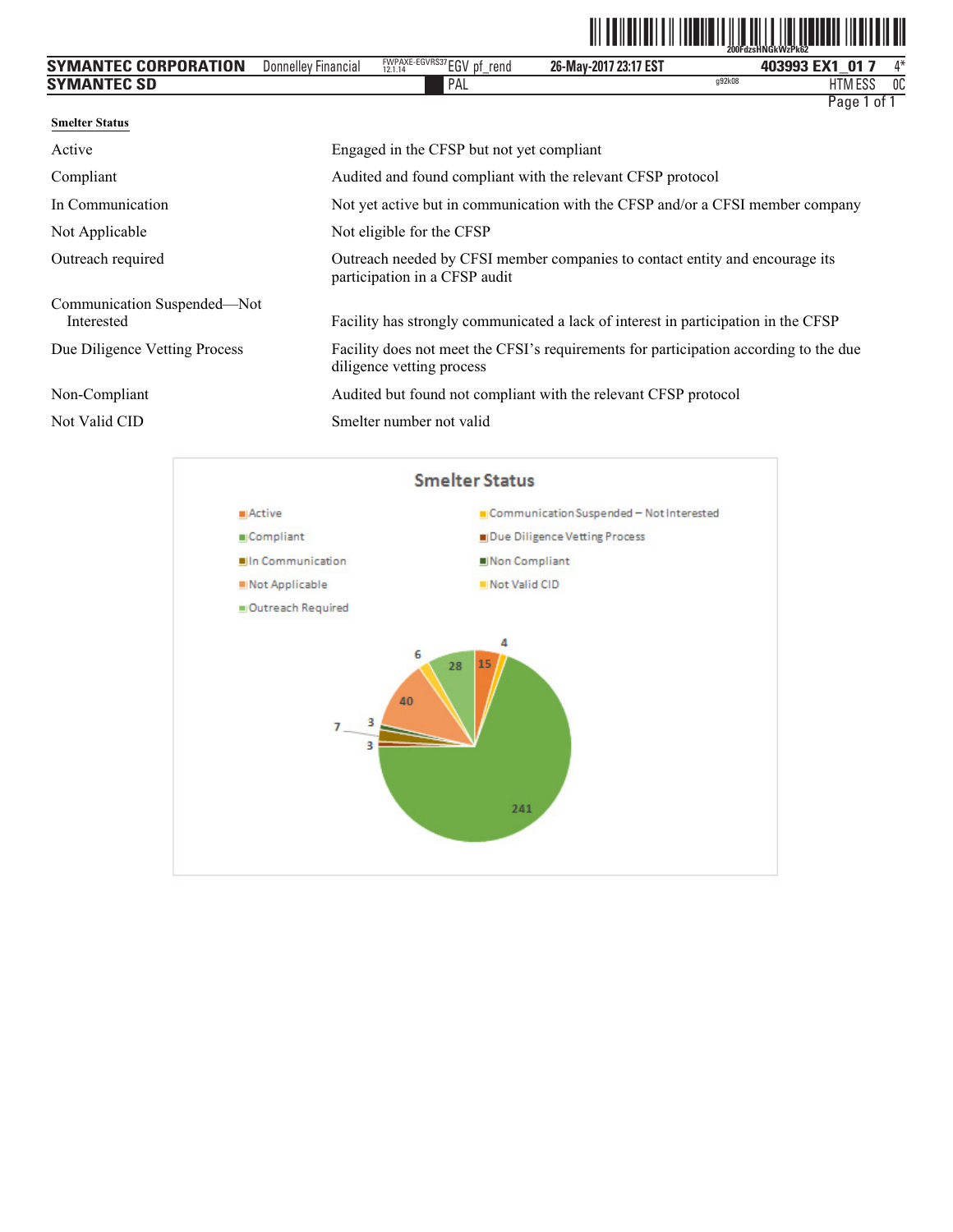|                      |                     |                                          |                       | 200FdzsHNGkW&3xg.    |
|----------------------|---------------------|------------------------------------------|-----------------------|----------------------|
| SYMANTEC CORPORATION | Donnelley Financial | FWPAXE-EGVRS37 EGV pf<br>rend<br>12.1.14 | 26-May-2017 23:17 EST | つ米<br>403993 EX1 018 |
| <b>SYMANTEC SD</b>   |                     | PAL                                      |                       | 0C<br><b>HTM ESS</b> |
|                      |                     |                                          |                       | Page 1<br>0f         |

Smelter List

| CID000004 | A.L.M.T. TUNGSTEN Corp.                                       |
|-----------|---------------------------------------------------------------|
| CID000015 | <b>Advanced Chemical Company</b>                              |
| CID000019 | Aida Chemical Industries Co., Ltd.                            |
| CID000028 | Aktyubinsk Copper Company TOO                                 |
| CID000035 | Allgemeine Gold-und Silberscheideanstalt A.G.                 |
| CID000041 | Almalyk Mining and Metallurgical Complex (AMMC)               |
| CID000058 | AngloGold Ashanti Corrego do Sitio Mineracao                  |
| CID000077 | Argor-Heraeus S.A.                                            |
| CID000082 | Asahi Pretec Corp.                                            |
| CID000090 | Asaka Riken Co., Ltd.                                         |
| CID000103 | Atasay Kuyumculuk Sanayi Ve Ticaret A.S.                      |
| CID000105 | Kennametal Huntsville                                         |
| CID000113 | Aurubis AG                                                    |
| CID000128 | Bangko Sentral ng Pilipinas (Central Bank of the Philippines) |
| CID000141 | <b>Bauer Walser AG</b>                                        |
| CID000157 | Boliden AB                                                    |
| CID000176 | $C.$ Hafner GmbH + $Co.$ KG                                   |
| CID000180 | Caridad                                                       |
| CID000185 | CCR Refinery-Glencore Canada Corporation                      |
| CID000189 | Cendres + Metaux S.A.                                         |
| CID000197 | Yunnan Copper Industry Co., Ltd.                              |
| CID000211 | Changsha South Tantalum Niobium Co., Ltd.                     |
| CID000218 | Guangdong Xianglu Tungsten Co., Ltd.                          |
| CID000228 | Chenzhou Yunxiang Mining and Metallurgy Co., Ltd.             |
| CID000233 | Chimet S.p.A.                                                 |
| CID000242 | China National Gold Group Corporation                         |
| CID000244 | Jiangxi Ketai Advanced Material Co., Ltd.                     |
| CID000258 | Chongyi Zhangyuan Tungsten Co., Ltd.                          |
| CID000264 | Chugai Mining                                                 |
| CID000278 | CNMC (Guangxi) PGMA Co., Ltd.                                 |
| CID000288 | <b>Colt Refining</b>                                          |
| CID000291 | Conghua Tantalum and Niobium Smeltry                          |
| CID000292 | Alpha                                                         |
| CID000295 | Cooperativa Metalurgica de Rondonia Ltda.                     |
| CID000306 | CV Gita Pesona                                                |
| CID000307 | PT Justindo                                                   |
|           |                                                               |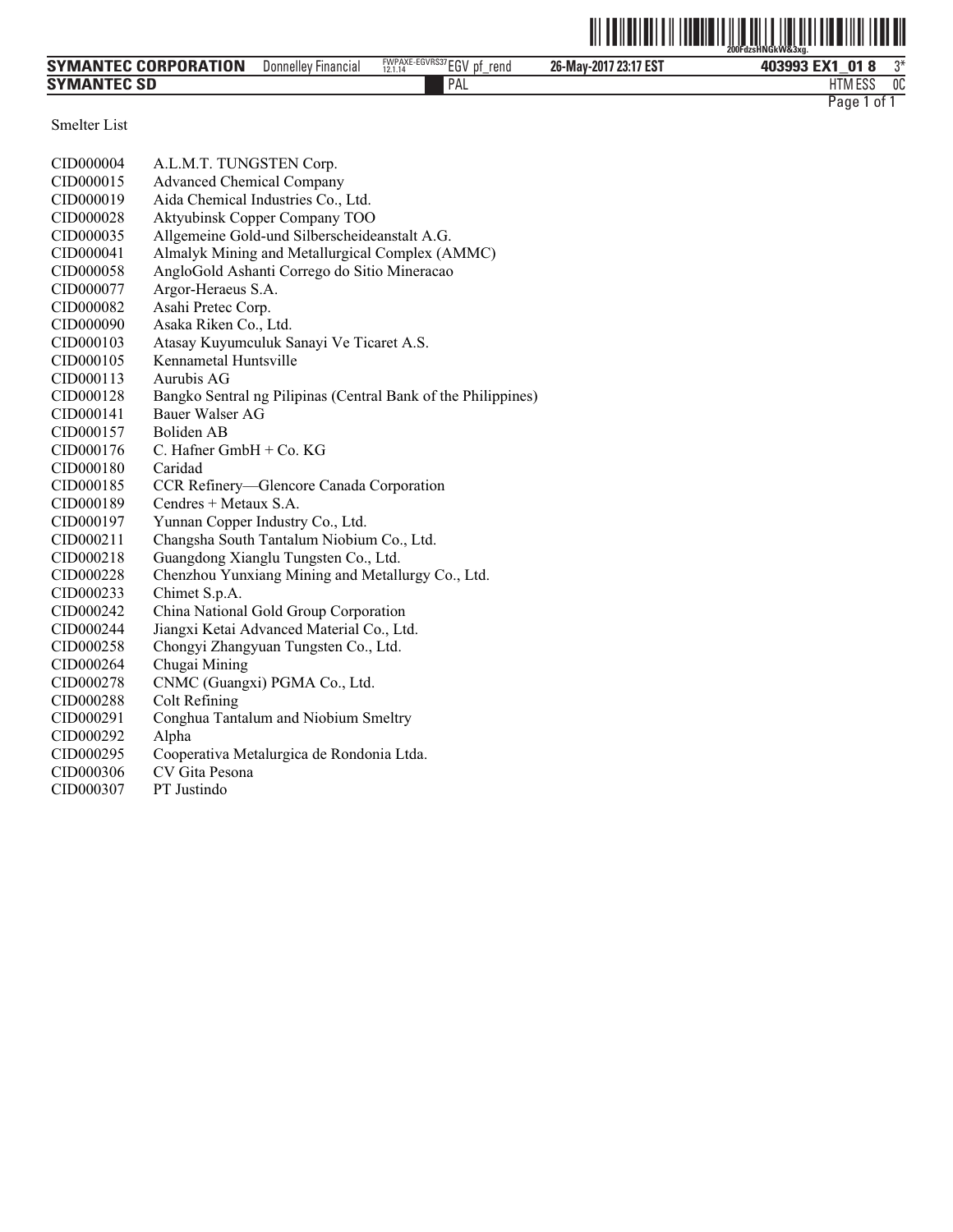|                             |                            |                                             |                       | <u>                 </u><br>200FdzsHNGkX5@Ngr |    |
|-----------------------------|----------------------------|---------------------------------------------|-----------------------|-----------------------------------------------|----|
| <b>SYMANTEC CORPORATION</b> | <b>Donnelley Financial</b> | FWPAXE-EGVRS37 EGV<br>pf<br>rend<br>12.1.14 | 26-May-2017 23:17 EST | 403993 EX1 01 9                               | ግ* |
| <b>SYMANTEC SD</b>          |                            | <b>PAL</b>                                  |                       | <b>HTM ESS</b>                                | 0C |

| CID000308 | CV Makmur Jaya                                          |
|-----------|---------------------------------------------------------|
| CID000309 | PT Aries Kencana Sejahtera                              |
| CID000313 | CV Serumpun Sebalai                                     |
| CID000315 | <b>CV United Smelting</b>                               |
| CID000328 | Daejin Indus Co., Ltd.                                  |
| CID000343 | Daye Non-Ferrous Metals Mining Ltd.                     |
| CID000345 | Dayu Weiliang Tungsten Co., Ltd.                        |
| CID000359 | DSC (Do Sung Corporation)                               |
| CID000362 | DODUCO GmbH                                             |
| CID000401 | Dowa                                                    |
| CID000402 | Dowa                                                    |
| CID000410 | Duoluoshan                                              |
| CID000425 | Eco-System Recycling Co., Ltd.                          |
| CID000438 | <b>EM Vinto</b>                                         |
| CID000448 | Estanho de Rondonia S.A.                                |
| CID000456 | Exotech Inc.                                            |
| CID000460 | F&X Electro-Materials Ltd.                              |
| CID000466 | Feinhutte Halsbrucke GmbH                               |
| CID000468 | Fenix Metals                                            |
| CID000493 | <b>OJSC Novosibirsk Refinery</b>                        |
| CID000499 | Fujian Jinxin Tungsten Co., Ltd.                        |
| CID000522 | Gansu Seemine Material Hi-Tech Co., Ltd.                |
| CID000538 | Gejiu Non-Ferrous Metal Processing Co., Ltd.            |
| CID000555 | Gejiu Zili Mining And Metallurgy Co., Ltd.              |
| CID000568 | Global Tungsten & Powders Corp.                         |
| CID000616 | Guangdong Zhiyuan New Material Co., Ltd.                |
| CID000651 | Guoda Safina High-Tech Environmental Refinery Co., Ltd. |
| CID000671 | Hangzhou Fuchunjiang Smelting Co., Ltd.                 |
| CID000694 | Heimerle + Meule GmbH                                   |
| CID000707 | Heraeus Metals Hong Kong Ltd.                           |
| CID000711 | Heraeus Precious Metals GmbH & Co. KG                   |
| CID000731 | Hi-Temp Specialty Metals, Inc.                          |
| CID000760 | Huichang Jinshunda Tin Co., Ltd.                        |
| CID000766 | Hunan Chenzhou Mining Co., Ltd.                         |

Inner Mongolia Qiankun Gold and Silver Refinery Share Co., Ltd.

CID000767 Hunan Chenzhou Mining Co., Ltd.

CID000807 Ishifuku Metal Industry Co., Ltd.

CID000778 HwaSeong CJ CO., LTD.<br>CID000801 Inner Mongolia Qiankun (

CID000814 Istanbul Gold Refinery

CID000823

CID000769 Hunan Chunchang Nonferrous Metals Co., Ltd.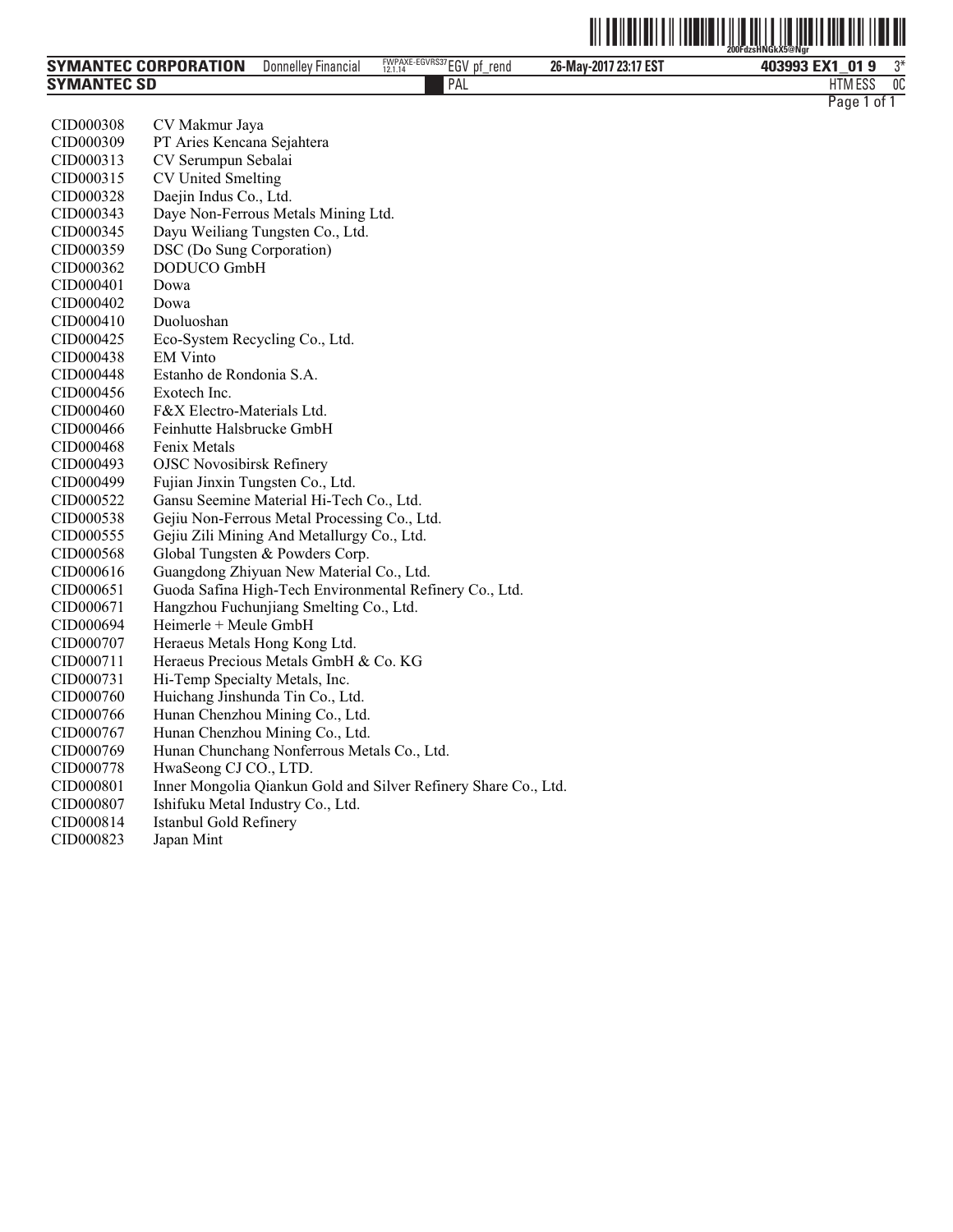| <b>SYMANTEC CORPORATION</b> | Donnelley Financial | FWPAXE-EGVRS37 EGV pf<br>rend<br>12.1.14 | 26-May-2017 23:17 EST | 403993 EX1<br>0110 | ግ* |
|-----------------------------|---------------------|------------------------------------------|-----------------------|--------------------|----|
| <b>SYMANTEC SD</b>          |                     | <b>PAL</b>                               |                       | <b>HTM ESS</b>     | 0C |

| CID000825 | Japan New Metals Co., Ltd.                          |
|-----------|-----------------------------------------------------|
| CID000855 | Jiangxi Copper Co., Ltd.                            |
| CID000868 | Ganzhou Non-ferrous Metals Smelting Co., Ltd.       |
| CID000875 | Ganzhou Huaxing Tungsten Products Co., Ltd.         |
| CID000914 | JiuJiang JinXin Nonferrous Metals Co., Ltd.         |
| CID000917 | Jiujiang Nonferrous Metals Smelting Company Limited |
| CID000920 | Asahi Refining USA Inc.                             |
| CID000924 | Asahi Refining Canada Ltd.                          |
| CID000927 | JSC Ekaterinburg Non-Ferrous Metal Processing Plant |
| CID000929 | <b>JSC</b> Uralelectromed                           |
| CID000937 | JX Nippon Mining & Metals Co., Ltd.                 |
| CID000942 | Gejiu Kai Meng Industry and Trade LLC               |
| CID000956 | Kazakhmys Smelting LLC                              |
| CID000957 | Kazzinc                                             |
| CID000966 | Kennametal Fallon                                   |
| CID000969 | Kennecott Utah Copper LLC                           |
| CID000973 | King-Tan Tantalum Industry Ltd.                     |
| CID000981 | Kojima Chemicals Co., Ltd.                          |
| CID000988 | Korea Metal Co., Ltd.                               |
| CID001029 | Kyrgyzaltyn JSC                                     |
| CID001032 | L'azurde Company For Jewelry                        |
| CID001056 | Lingbao Gold Co., Ltd.                              |
| CID001058 | Lingbao Jinyuan Tonghui Refinery Co., Ltd.          |
| CID001063 | Linqu Xianggui Smelter Co., Ltd.                    |
| CID001070 | China Tin Group Co., Ltd.                           |
| CID001076 | LSM Brasil S.A.                                     |
| CID001078 | LS-NIKKO Copper Inc.                                |
| CID001093 | Luoyang Zijin Yinhui Gold Refinery Co., Ltd.        |
| CID001105 | Malaysia Smelting Corporation (MSC)                 |
| CID001113 | Materion                                            |
| CID001119 | Matsuda Sangyo Co., Ltd.                            |
| CID001136 | Metahub Industries Sdn. Bhd.                        |
| CID001142 | Metallic Resources, Inc.                            |
| CID001143 | Metallum Group Holding NV                           |
| CID001147 | Metalor Technologies (Suzhou) Ltd.                  |
| CID001149 | Metalor Technologies (Hong Kong) Ltd.               |
| CID001152 | Metalor Technologies (Singapore) Pte., Ltd.         |
| CID001153 | Metalor Technologies S.A.                           |
| CID001157 | Metalor USA Refining Corporation                    |
| CID001161 | Metalurgica Met-Mex Penoles S.A. De C.V.            |
| CID001163 | Metallurgical Products India Pvt., Ltd.             |

CID001173 Mineracao Taboca S.A.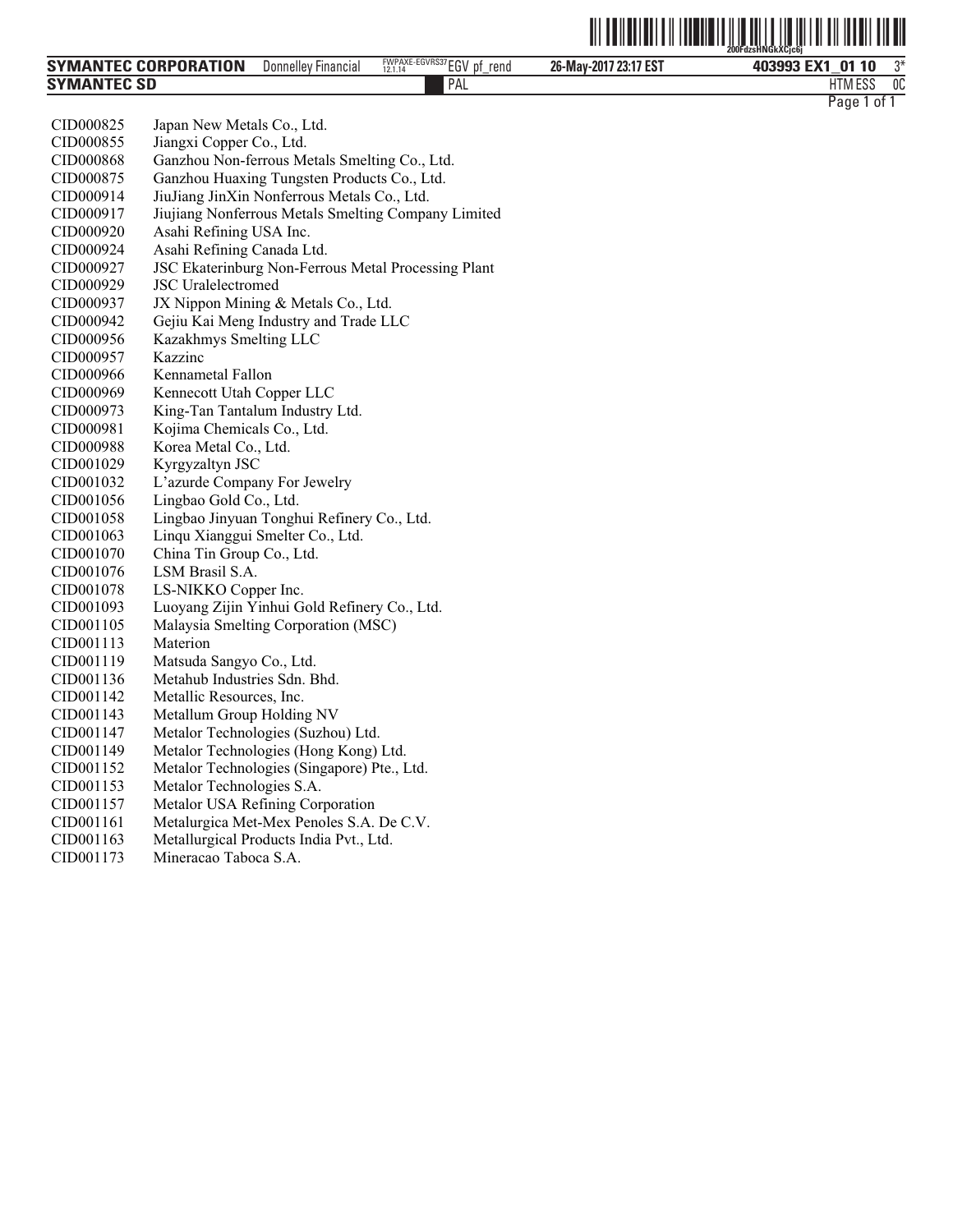|                      |                            |                                             |                       | 200FdzsHNGkXL8eg |    |
|----------------------|----------------------------|---------------------------------------------|-----------------------|------------------|----|
| SYMANTEC CORPORATION | <b>Donnelley Financial</b> | FWPAXE-EGVRS37EGV<br>.nt<br>rend<br>12.1.14 | 26-May-2017 23:17 EST | 403993 EX1 01 11 | ግ* |
| Symantec SD          |                            | PAL                                         |                       | HTM ESS          | 0C |

| CID001175 | Mineracao Taboca S.A.                                                       |
|-----------|-----------------------------------------------------------------------------|
| CID001182 | Minsur                                                                      |
| CID001188 | Mitsubishi Materials Corporation                                            |
| CID001191 | Mitsubishi Materials Corporation                                            |
| CID001192 | Mitsui Mining and Smelting Co., Ltd.                                        |
| CID001193 | Mitsui Mining and Smelting Co., Ltd.                                        |
| CID001200 | <b>NPM Silmet AS</b>                                                        |
| CID001204 | Moscow Special Alloys Processing Plant                                      |
| CID001220 | Nadir Metal Rafineri San. Ve Tic. A.S.                                      |
| CID001231 | Nankang Nanshan Tin Manufactory Co., Ltd.                                   |
| CID001236 | Navoi Mining and Metallurgical Combinat                                     |
| CID001259 | Nihon Material Co., Ltd.                                                    |
| CID001277 | Ningxia Orient Tantalum Industry Co., Ltd.                                  |
| CID001305 | Novosibirsk Processing Plant Ltd.                                           |
| CID001314 | O.M. Manufacturing (Thailand) Co., Ltd.                                     |
| CID001322 | Elemetal Refining, LLC                                                      |
| CID001325 | Ohura Precious Metal Industry Co., Ltd.                                     |
| CID001326 | OJSC "The Gulidov Krasnoyarsk Non-Ferrous Metals Plant" (OJSC Krastsvetmet) |
| CID001337 | Operaciones Metalurgical S.A.                                               |
| CID001352 | PAMP S.A.                                                                   |
| CID001362 | Penglai Penggang Gold Industry Co., Ltd.                                    |
| CID001386 | Prioksky Plant of Non-Ferrous Metals                                        |
| CID001393 | PT Alam Lestari Kencana                                                     |
| CID001397 | PT Aneka Tambang (Persero) Tbk                                              |
| CID001399 | PT Artha Cipta Langgeng                                                     |
| CID001402 | PT Babel Inti Perkasa                                                       |
| CID001409 | PT Bangka Kudai Tin                                                         |
| CID001412 | PT Bangka Putra Karya                                                       |
| CID001416 | PT Bangka Timah Utama Sejahtera                                             |
| CID001419 | PT Bangka Tin Industry                                                      |
| CID001421 | PT Belitung Industri Sejahtera                                              |
| CID001424 | PT BilliTin Makmur Lestari                                                  |
| CID001428 | PT Bukit Timah                                                              |
| CID001434 | PT DS Jaya Abadi                                                            |
| CID001438 | PT Eunindo Usaha Mandiri                                                    |
| CID001442 | PT Fang Di MulTindo                                                         |
| CID001448 | PT Karimun Mining                                                           |
| CID001453 | PT Mitra Stania Prima                                                       |
| CID001457 | PT Panca Mega Persada                                                       |
| CID001458 | PT Prima Timah Utama                                                        |
| CID001460 | PT Refined Bangka Tin                                                       |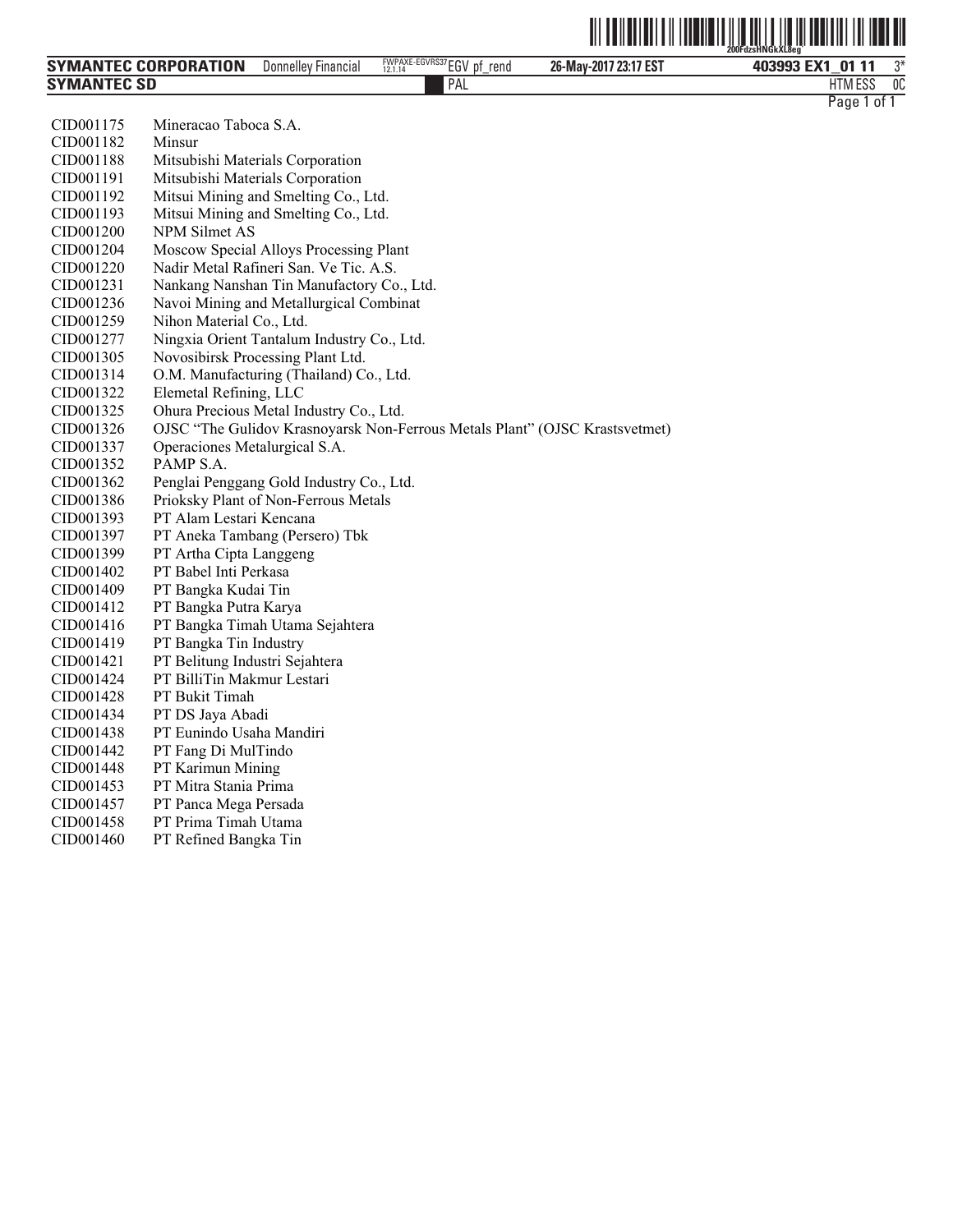|                      |                            |                                             |                       | <u>HIIIIIIIIIIIIIIIII</u><br>200FdzsHNGkXT01a@ |    |
|----------------------|----------------------------|---------------------------------------------|-----------------------|------------------------------------------------|----|
| SYMANTEC CORPORATION | <b>Donnelley Financial</b> | FWPAXE-EGVRS37 EGV<br>рf<br>rend<br>12.1.14 | 26-May-2017 23:17 EST | 403993 EX1<br>01 12                            | ግ* |
| Symantec SD          |                            | PAL                                         |                       | <b>HTM ESS</b>                                 | 0C |

| CID001463 | PT Sariwiguna Binasentosa                               |
|-----------|---------------------------------------------------------|
| CID001468 | PT Stanindo Inti Perkasa                                |
| CID001471 | PT Sumber Jaya Indah                                    |
| CID001477 | PT Timah (Persero) Tbk Kundur                           |
| CID001482 | PT Timah (Persero) Tbk Mentok                           |
| CID001490 | PT Tinindo Inter Nusa                                   |
| CID001493 | PT Tommy Utama                                          |
| CID001498 | PX Precinox S.A.                                        |
| CID001508 | QuantumClean                                            |
| CID001512 | Rand Refinery (Pty) Ltd.                                |
| CID001522 | RFH Tantalum Smeltry Co., Ltd.                          |
| CID001534 | Royal Canadian Mint                                     |
| CID001539 | Rui Da Hung                                             |
| CID001546 | Sabin Metal Corp.                                       |
| CID001555 | <b>Samduck Precious Metals</b>                          |
| CID001562 | Samwon Metals Corp.                                     |
| CID001573 | Schone Edelmetaal B.V.                                  |
| CID001585 | SEMPSA Joyeria Plateria S.A.                            |
| CID001619 | Shandong Tiancheng Biological Gold Industrial Co., Ltd. |
| CID001622 | Shandong Zhaojin Gold & Silver Refinery Co., Ltd.       |
| CID001634 | Shanghai Jiangxi Metals Co., Ltd.                       |
| CID001736 | Sichuan Tianze Precious Metals Co., Ltd.                |
| CID001754 | So Accurate Group, Inc.                                 |
| CID001756 | SOE Shyolkovsky Factory of Secondary Precious Metals    |
| CID001758 | Soft Metais Ltda.                                       |
| CID001761 | Solar Applied Materials Technology Corp.                |
| CID001769 | Solikamsk Magnesium Works OAO                           |
| CID001798 | Sumitomo Metal Mining Co., Ltd.                         |
| CID001869 | Taki Chemical Co., Ltd.                                 |
| CID001875 | Tanaka Kikinzoku Kogyo K.K.                             |
| CID001889 | Tejing (Vietnam) Tungsten Co., Ltd.                     |
| CID001891 | <b>Telex Metals</b>                                     |
| CID001898 | Thaisarco                                               |
| CID001908 | Gejiu Yunxin Nonferrous Electrolysis Co., Ltd.          |
| CID001909 | Great Wall Precious Metals Co., Ltd. of CBPM            |
| CID001916 | The Refinery of Shandong Gold Mining Co., Ltd.          |
| CID001938 | Tokuriki Honten Co., Ltd.                               |
| CID001947 | Tongling Nonferrous Metals Group Co., Ltd.              |
| CID001955 | Torecom                                                 |
| CID001969 | Ulba Metallurgical Plant JSC                            |
| CID001977 | Umicore Brasil Ltda.                                    |
| CID001980 | Umicore S.A. Business Unit Precious Metals Refining     |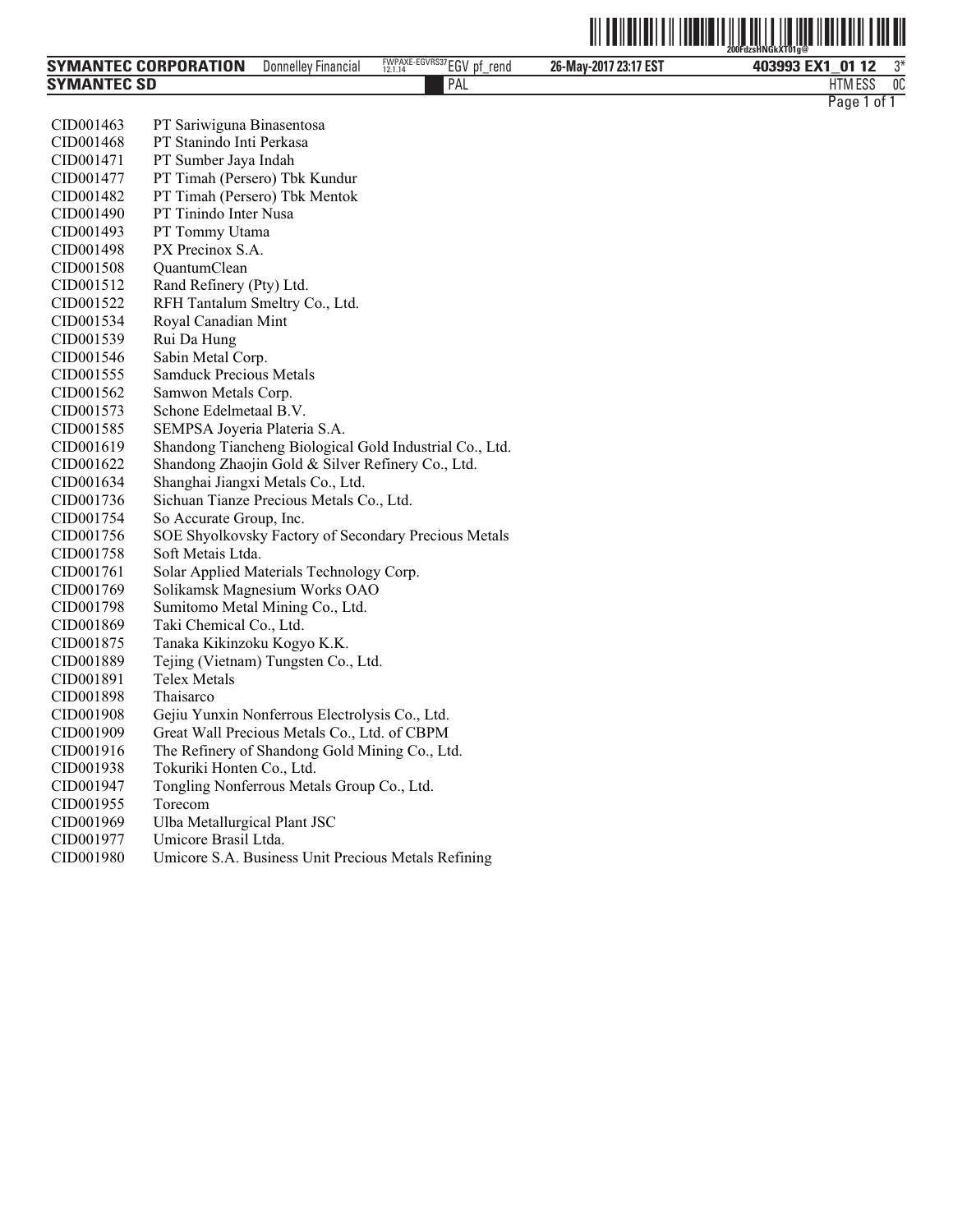|                             |                            |                                               | <u> III TENENIN</u><br>$\parallel$ | $\blacksquare$      |    |
|-----------------------------|----------------------------|-----------------------------------------------|------------------------------------|---------------------|----|
| <b>SYMANTEC CORPORATION</b> | <b>Donnelley Financial</b> | FWPAXE-EGVRS37 EGV<br>. pf<br>rend<br>12.1.14 | 26-May-2017 23:17 EST              | 403993 EX1<br>01 13 | ገ* |
| <b>SYMANTEC SD</b>          |                            | PAL                                           |                                    | <b>HTM ESS</b>      | 0C |

| CID001993 | United Precious Metal Refining, Inc.                          |
|-----------|---------------------------------------------------------------|
| CID002003 | Valcambi S.A.                                                 |
| CID002011 | Vietnam Youngsun Tungsten Industry Co., Ltd.                  |
| CID002015 | VQB Mineral and Trading Group JSC                             |
| CID002030 | Western Australian Mint (T/a The Perth Mint)                  |
| CID002036 | White Solder Metalurgia e Mineracao Ltda.                     |
| CID002044 | Wolfram Bergbau und Hutten AG                                 |
| CID002047 | <b>WOLFRAM Company CJSC</b>                                   |
| CID002082 | Xiamen Tungsten Co., Ltd.                                     |
| CID002095 | Xinhai Rendan Shaoguan Tungsten Co., Ltd.                     |
| CID002100 | Yamamoto Precious Metal Co., Ltd.                             |
| CID002129 | Yokohama Metal Co., Ltd.                                      |
| CID002158 | Yunnan Chengfeng Non-ferrous Metals Co., Ltd.                 |
| CID002180 | Yunnan Tin Company Limited                                    |
| CID002224 | Zhongyuan Gold Smelter of Zhongjin Gold Corporation           |
| CID002232 | Zhuzhou Cemented Carbide Group Co., Ltd.                      |
| CID002243 | Gold Refinery of Zijin Mining Group Co., Ltd.                 |
| CID002282 | Morris and Watson                                             |
| CID002290 | SAFINA A.S.                                                   |
| CID002307 | Yichun Jin Yang Rare Metal Co., Ltd.                          |
| CID002312 | Guangdong Jinding Gold Limited                                |
| CID002313 | Jiangxi Minmetals Gao'an Non-ferrous Metals Co., Ltd.         |
| CID002314 | <b>Umicore Precious Metals Thailand</b>                       |
| CID002315 | Ganzhou Jiangwu Ferrotungsten Co., Ltd.                       |
| CID002316 | Jiangxi Yaosheng Tungsten Co., Ltd.                           |
| CID002317 | Jiangxi Xinsheng Tungsten Industry Co., Ltd.                  |
| CID002318 | Jiangxi Tonggu Non-ferrous Metallurgical & Chemical Co., Ltd. |
| CID002319 | Malipo Haiyu Tungsten Co., Ltd.                               |
| CID002320 | Xiamen Tungsten (H.C.) Co., Ltd.                              |
| CID002321 | Jiangxi Gan Bei Tungsten Co., Ltd.                            |
| CID002355 | Faggi Enrico S.p.A.                                           |
| CID002455 | CV Venus Inti Perkasa                                         |
| CID002459 | Geib Refining Corporation                                     |
| CID002468 | Magnu's Minerais Metais e Ligas Ltda.                         |
| CID002478 | PT Tirus Putra Mandiri                                        |
| CID002479 | PT Wahana Perkit Jaya                                         |
| CID002492 | Hengyang King Xing Lifeng New Materials Co., Ltd.             |
| CID002493 | Jiangxi Richsea New Materials Co., Ltd.                       |
| CID002494 | Ganzhou Seadragon W & Mo Co., Ltd.                            |
|           |                                                               |

CID002500 Melt Metais e Ligas S.A.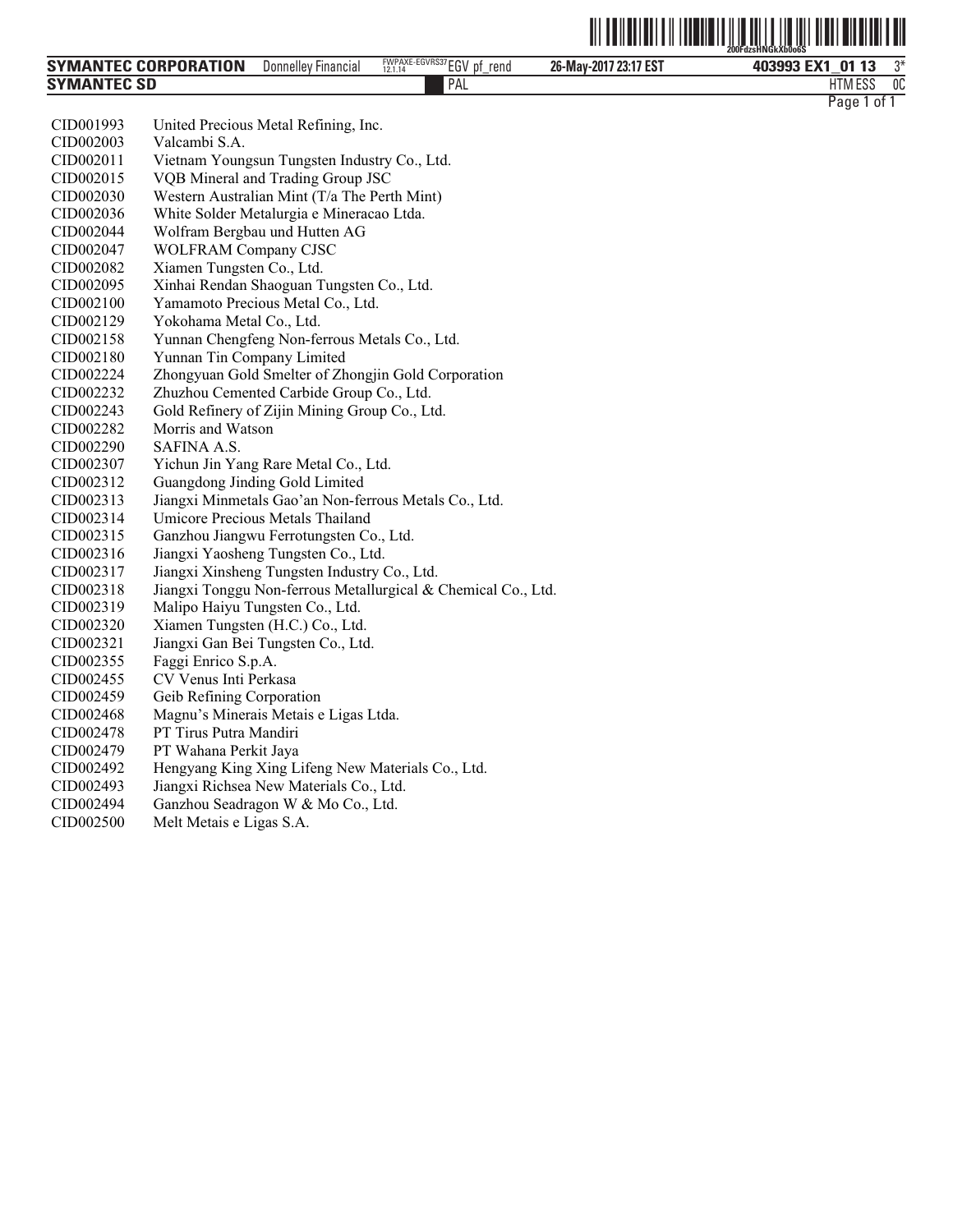

| <b>SYMANTEC CORPORATION</b> | Donnelley'<br>Financial | FWPAXE-EGVRS37EGV<br>rend<br>рt<br>12.1.14<br>- | 26-May-2017 23:17 EST | ግ*<br>403993 EX1<br>01 14                    |
|-----------------------------|-------------------------|-------------------------------------------------|-----------------------|----------------------------------------------|
| <b>SYMANTEC SD</b>          |                         | PAL                                             |                       | 0C<br><b>MECC</b><br><b>ITA</b><br>טסם ועו ה |
|                             |                         |                                                 |                       | Page<br>0t                                   |

| CID002501 | Guizhou Zhenhua Xinyun Technology Ltd., Kaili branch      |
|-----------|-----------------------------------------------------------|
| CID002502 | Asia Tungsten Products Vietnam Ltd.                       |
| CID002503 | PT ATD Makmur Mandiri Jaya                                |
| CID002504 | D Block Metals, LLC                                       |
| CID002505 | FIR Metals & Resource Ltd.                                |
| CID002506 | Jiujiang Zhongao Tantalum & Niobium Co., Ltd.             |
| CID002507 | Phoenix Metal Ltd.                                        |
| CID002508 | XinXing HaoRong Electronic Material Co., Ltd.             |
| CID002509 | MMTC-PAMP India Pvt., Ltd.                                |
| CID002510 | Republic Metals Corporation                               |
| CID002511 | KGHM Polska Miedz Spolka Akcyjna                          |
| CID002512 | Jiangxi Dinghai Tantalum & Niobium Co., Ltd.              |
| CID002513 | Chenzhou Diamond Tungsten Products Co., Ltd.              |
| CID002515 | Fidelity Printers and Refiners Ltd.                       |
| CID002516 | Singway Technology Co., Ltd.                              |
| CID002517 | O.M. Manufacturing Philippines, Inc.                      |
| CID002518 | Dayu Jincheng Tungsten Industry Co., Ltd.                 |
| CID002530 | PT Inti Stania Prima                                      |
| CID002531 | Ganxian Shirui New Material Co., Ltd.                     |
| CID002532 | Pobedit, JSC                                              |
| CID002535 | Jiangxi Xiushui Xianggan Nonferrous Metals Co., Ltd.      |
| CID002536 | Ganzhou Yatai Tungsten Co., Ltd.                          |
| CID002538 | Sanher Tungsten Vietnam Co., Ltd.                         |
| CID002539 | <b>KEMET Blue Metals</b>                                  |
| CID002540 | Plansee SE Liezen                                         |
| CID002541 | H.C. Starck Tungsten GmbH                                 |
| CID002542 | H.C. Starck Smelting GmbH & Co. KG                        |
| CID002543 | Nui Phao H.C. Starck Tungsten Chemicals Manufacturing LLC |
| CID002544 | H.C. Starck Co., Ltd.                                     |
| CID002545 | H.C. Starck Tantalum and Niobium GmbH                     |
| CID002546 | H.C. Starck Surface Technology and Ceramic Powders GmbH   |
| CID002547 | H.C. Starck Hermsdorf GmbH                                |
| CID002548 | H.C. Starck Inc.                                          |
| CID002549 | H.C. Starck Ltd.                                          |
| CID002550 | H.C. Starck Smelting GmbH & Co. KG                        |
| CID002551 | Jiangwu H.C. Starck Tungsten Products Co., Ltd.           |
| CID002556 | Plansee SE Reutte                                         |
| CID002557 | Global Advanced Metals Boyertown                          |
| CID002558 | Global Advanced Metals Aizu                               |
| CID002560 | Al Etihad Gold LLC                                        |
| CID002561 | Emirates Gold DMCC                                        |
| CID002568 | <b>KEMET Blue Powder</b>                                  |
|           |                                                           |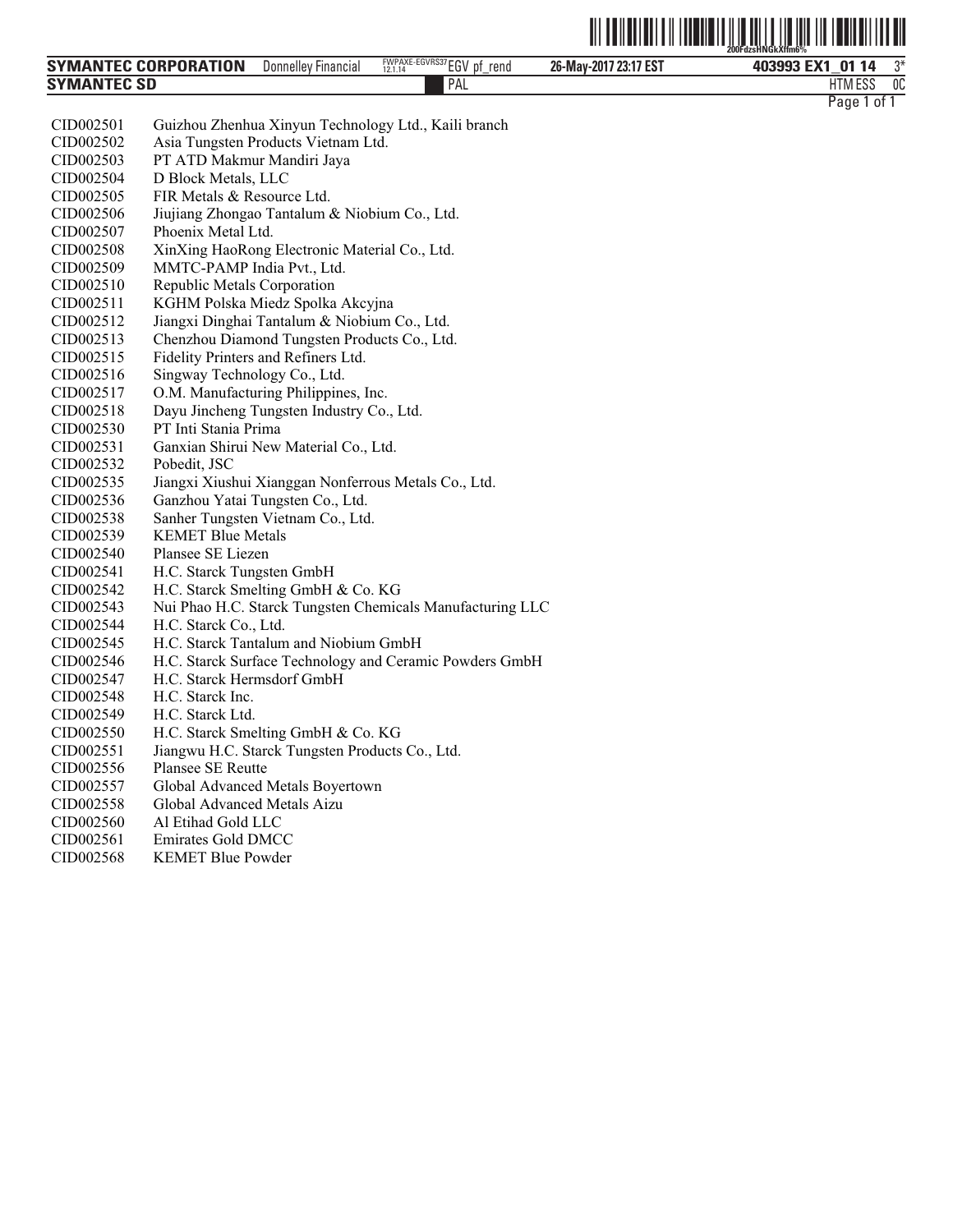|                      |                               |                                            | $\  \ $<br>IIII       | $\parallel$<br>$\parallel$<br>$\mathbb{H}$ $\mathbb{H}^{\nu}$<br>200FdzsHNGkXnF%67 |
|----------------------|-------------------------------|--------------------------------------------|-----------------------|------------------------------------------------------------------------------------|
| SYMANTEC CORPORATION | <b>Financial</b><br>Donnellev | FWPAXE-EGVRS37EGV<br>rend<br>рţ<br>12.1.14 | 26-May-2017 23:17 EST | 403993 EX1<br>01                                                                   |

PAL FILM IN THE PALL THAT IN THE RELATION OF THE RELATION OF THE RELATIONSHIP OF THE RELATIONSHIP OF THE RELATIONSHIP OF THE RELATIONSHIP OF THE RELATIONSHIP OF THE RELATIONSHIP OF THE RELATIONSHIP OF THE RELATIONSHIP OF T

ESS 0C

| <b>SYMANTEC SD</b> | PAL                                                                                   |
|--------------------|---------------------------------------------------------------------------------------|
|                    |                                                                                       |
| CID002570          | CV Ayi Jaya                                                                           |
| CID002571          | Tranzact, Inc.                                                                        |
| CID002572          | Electro-Mechanical Facility of the Cao Bang Minerals & Metallurgy Joint Stock Company |
| CID002573          | Nghe Tinh Non-Ferrous Metals Joint Stock Company                                      |
| CID002574          | Tuyen Quang Non-Ferrous Metals Joint Stock Company                                    |
| CID002578          | Hunan Chuangda Vanadium Tungsten Co., Ltd. Yanglin                                    |
| CID002579          | Hunan Chuangda Vanadium Tungsten Co., Ltd. Wuji                                       |
| CID002580          | T.C.A S.p.A                                                                           |
| CID002582          | Remondis Argentia B.V.                                                                |
| CID002587          | Tony Goetz NV                                                                         |
| CID002589          | Niagara Refining LLC                                                                  |
| CID002590          | E.S.R. Electronics                                                                    |
| CID002592          | CV Dua Sekawan                                                                        |
| CID002593          | CV Tiga Sekawan                                                                       |
| CID002605          | Korea Zinc Co., Ltd.                                                                  |
| CID002615          | TOO Tau-Ken-Altyn                                                                     |
| CID002647          | Jiangxi Dayu Longxintai Tungsten Co., Ltd.                                            |
| CID002649          | Hydrometallurg, JSC                                                                   |
| CID002696          | PT Cipta Persada Mulia                                                                |
| CID002703          | An Vinh Joint Stock Mineral Processing Company                                        |
| CID002705          | Avon Specialty Metals Ltd.                                                            |
| CID002706          | Resind Industria e Comercio Ltda.                                                     |
| CID002707          | Resind Industria e Comercio Ltda.                                                     |
| CID002708          | Abington Reldan Metals, LLC                                                           |
| CID002724          | Unecha Refractory metals plant                                                        |
| CID002757          | PT O.M. Indonesia                                                                     |
| CID002761          | <b>SAAMP</b>                                                                          |
| CID002773          | Metallo Belgium N.V.                                                                  |
| CID002774          | Metallo Spain S.L.U.                                                                  |
| CID002776          | PT Bangka Prima Tin                                                                   |
| CID002777          | SAXONIA Edelmetalle GmbH                                                              |
| CID002778          | WIELAND Edelmetalle GmbH                                                              |
| CID002779          | Ogussa Osterreichische Gold- und Silber-Scheideanstalt GmbH                           |
| CID002815          | South-East Nonferrous Metal Company Limited of Hengyang City                          |
| CID002816          | PT Sukses Inti Makmur                                                                 |
| CID002825          | An Thai Minerals Co., Ltd.                                                            |
| CID002827          | Philippine Chuangxin Industrial Co., Inc.                                             |
| CID002829          | PT Kijang Jaya Mandiri                                                                |
| CID002830          | Xinfeng Huarui Tungsten & Molybdenum New Material Co., Ltd.                           |
| CID002833          | <b>ACL Metais Eireli</b>                                                              |
| CID002842          | Jiangxi Tuohong New Raw Material                                                      |
|                    |                                                                                       |